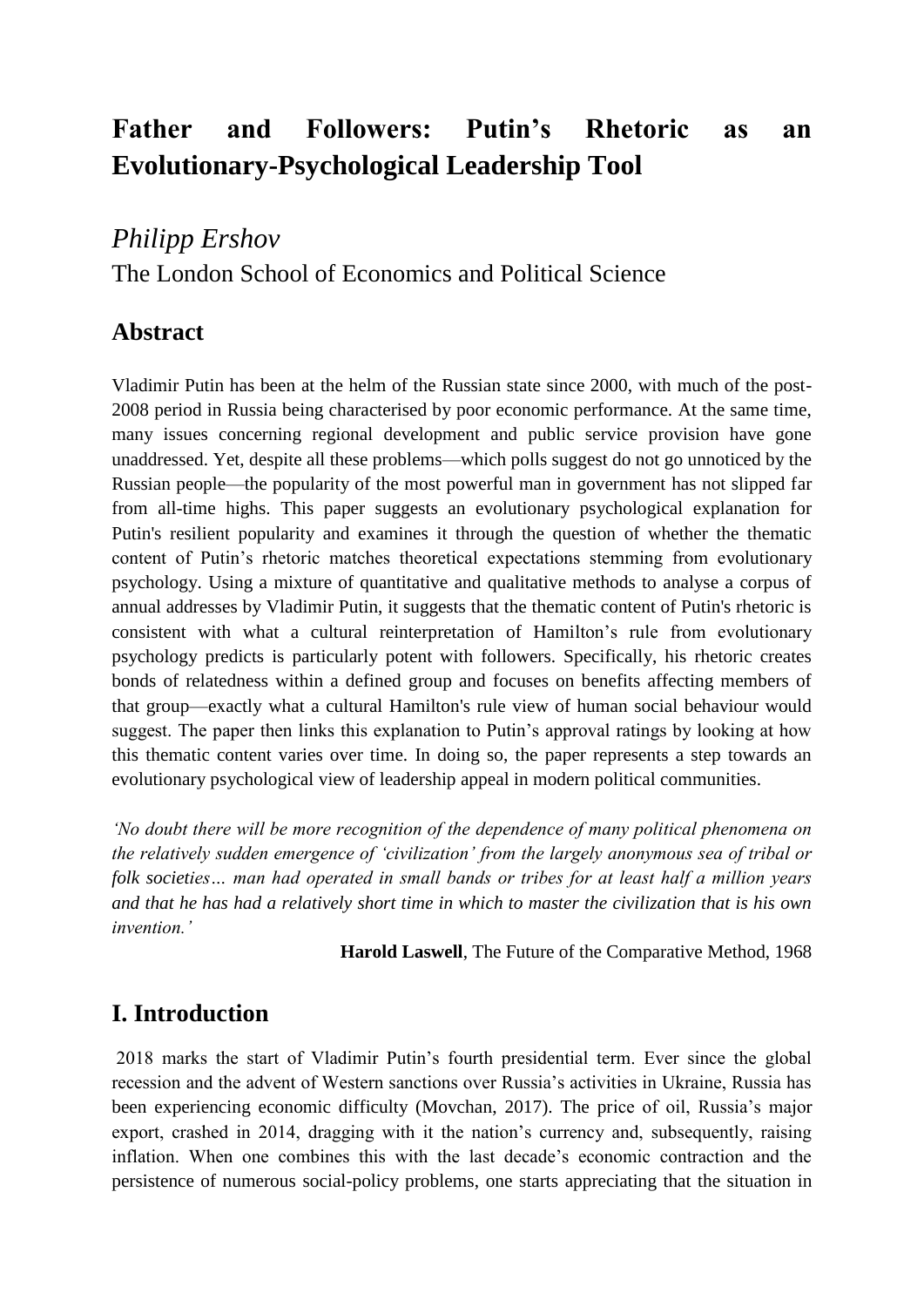the country is far from socio-economically ideal (Hille, 2018). According to public opinion surveys (Levada Centre, 2018), this fact is not strange to the Russian public: economic and political optimism fell each year from 2012-2015, and perceptions of material wellbeing fell annually between 2014-2017. Citizens also reported decreasing quality of healthcare provision each year since 2005.

Yet, amongst this negativity, Putin's personal ratings remain stable at 80%. Having been at Russia's helm since 2000, Putin is widely acknowledged as a powerful leader who retains primary influence over all major areas of Russian policy (Bertelsmann Stiftung, 2018). When it comes to giving credit for Russia's successes, an overwhelming majority assigns it to none other than Putin. Meanwhile, the broader government seems to suffer the blame for persistent problems, with the number of citizens supporting the current ministerial Government's resignation having risen every year since 2012. The question that needs to be answered, therefore, is why citizens report increasing dissatisfaction with their lives and the broader government, yet appraisals of the country's leader remain high.

This paper aims to partially solve this puzzle by exploring the psychological basis of the support for Putin. It takes the support for him as given and suggests an evolutionary psychological (EP) explanation for it. Specifically, this paper posits that Putin's rhetoric may trigger psychological mechanisms in subjects that have evolved over millions of years. To define what makes political leaders popular, this paper develops a model based on a reinterpretation of Hamilton's rule (1964) to include cultural relatedness and Haslam, Reicher, and Platow's 'New Psychology of Leadership' (NPL) (2011).

To test this model, the paper asks whether the thematic content of Putin's rhetoric is consistent with the model's theoretical predictions. It does so by analysing annual addresses by Putin since 2012, focusing on identifying change around junctures when Putin's ratings spiked. This question represents the first of many that need to be asked to discern whether EP can really shed light on modern political leadership.

The importance of this task is manifold. Firstly, it enables us to comprehend assertions that Putin's popularity derives from the Kremlin's control over the media (Enkilopov et al, 2010). After all, the media is just the means of transmission, and it remains necessary to explain why what is being transmitted is effective.

Secondly, locating the root of Putin's support in general psychological theories is important if one wants to avoid the argument that it stems from a fixation with authoritarianism somehow endemic to East-Slavic culture; it is this argument that makes drawing parallels between Putin's case and the support for past Communist and Tsarist leaders so very common. Interpreting Putin's popularity through an EP lens will aid understanding of what Putin and his followers share with others throughout history, thereby illuminating other cases of leader popularity.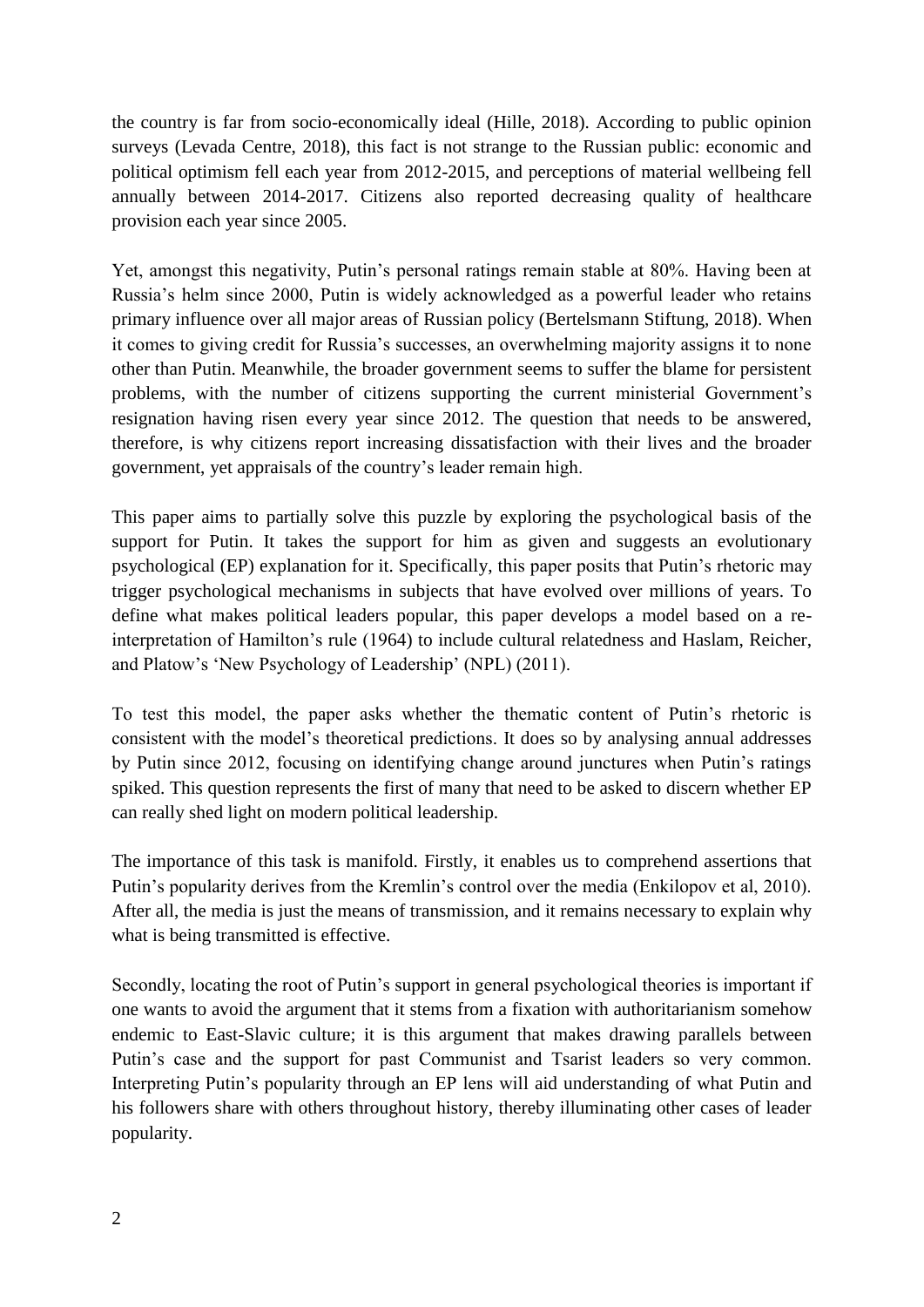As such, the paper's ultimate hope is that the results of such psychological discussions will prove generalisable and offer interpretations for other instances of deviations from economic voting, such as recent anti-globalisation votes in the UK and the US. If psychological evolution has indeed led to people thinking in a certain way, then voter choice across historical contexts may be influenced by similar thought processes originating from humanity's earliest days.

The paper first reviews the literature on Putin's popularity, political leadership, and evolutionary political psychology, before developing a Hamiltonian-NPL model and relating it to Putin. This model steers the two-pronged textual analysis that follows. Quantitative text analysis thematically and dynamically decomposes Putin's rhetoric in the years 2012-2018, with these themes subsequently being contextualised and linked to our theoretical framework using discourse analysis. Together these approaches reveal whether Putin's rhetoric matches the Hamiltonian-NPL model's predictions of an appealing political leader, thereby shedding light on the relevance of EP to political popularity.

## **I.I Literature Review**

This paper rests on several literatures, including the political science literature on Putin and the psychological and EP literature relating to politics and leadership.

Due to the track record of authoritarian states, it is crucial to evaluate the trustworthiness of public opinion data. Frye et al (2017) use list experiments to demonstrate that Putin's high approval ratings are almost certainly genuine, whilst Volkov (2015) discusses how viewing trends in approval and other Levada measures over Putin's entire tenure suggests these ratings are not fabricated or the result of intimidation. Ratings of other senior government officials also tend to experience sharp falls, showing that the public does not hesitate to judge harshly (Bershidsky, 2017). Colton and Hale (2017) corroborate this, demonstrating that Putin's support is broad-based and cannot be explained by fraud, oil prices, or coercion. All this indicates that there exists a real issue for this paper to grapple with.

As has been alluded, the growth of the Russian economy meaning presidential popularity up until this decade may well have been an instance of 'the economy, stupid' (Treisman, 2011). During 2011, however, Putin's approval ratings dipped from 80% and stabilised at 60%, even though public economic perceptions remained constant. This was possibly because sections of the public ceased giving Putin the benefit of the doubt over persistent problems (Triesman, 2014). However, following 2014, the ratings shot up from around 60% and stabilised at  $80\%$ <sup>1</sup>, despite the economy deteriorating and most these problems not having been solved. Hence, the question of what buttresses Putin's support as he enters his third decade as leader arises.

<sup>1</sup> <sup>1</sup> *Figure 3* p.21.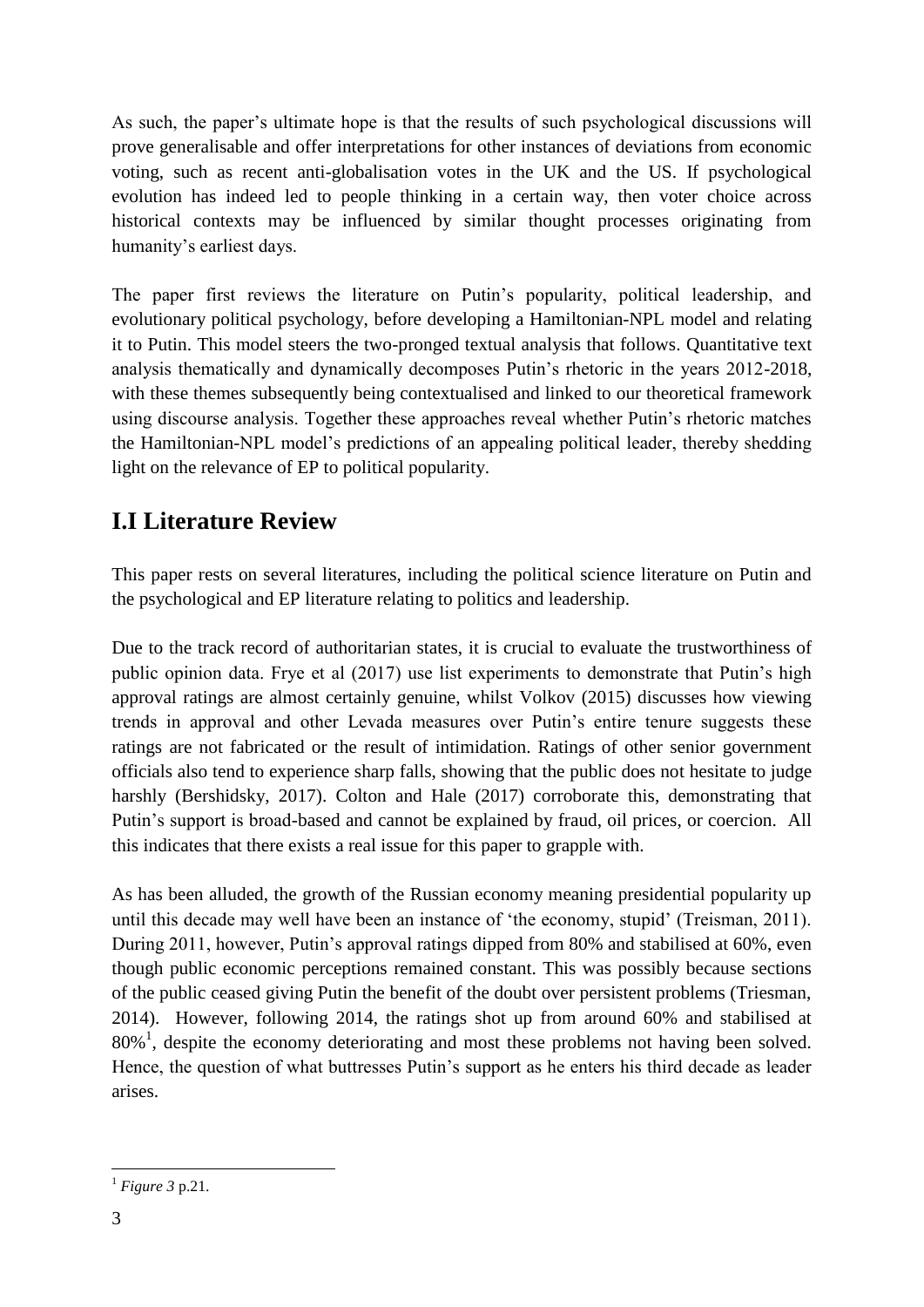Robertson and Greene (2017) argue that Putin's support results from popular appeal, in an argument that resembles Hannah Arendt's analysis of totalitarianism (1951), which viewed totalitarianism as created by the masses themselves. Rather than attributing Putin's popularity solely to top-down authoritarian influences, Robertson and Greene identify the Russian citizen as a participant of regime renewal in Russia, telling a story of 'co-construction' in which state and society willingly interact to enshrine the regime.

An illustration of Putin's popularity would be incomplete without discussing his media images. Gessen (2012) describes the process through which the Russian regime monopolised the media, with other studies emphasizing that positive press in state media has contributed to Putin's 'personality cult' and 'celebrity status' (Goscillo, 2013). Mikhailova (2013), for instance, notes Putin's frequent media appearances with children as an attempt to portray Putin as a 'fatherly figure'.

The classical literature on authority offers a starting point to understanding the above acceptance. Weber (2004/1919) presents a typology of authority suggesting that followers accept rulers if the latter convey charismatic, traditional, or legal authority. The charismatic view suggests leaders are followed because they are 'believed in': leaders' strength of personality in public appearances develops a 'personal devotion' and 'trust in the heroism, or other leadership qualities of an individual'. Traditional authority, on the other hand, originates from custom, whilst legal authority stems from constitutional rules. Without discounting traditional and legal authority, this paper seeks to elucidate the mechanisms behind charismatic authority.

To this end, Michels (1999/1911) argues that the masses are 'delighted' to succumb to leaders considered able to look past competing interests and 'look after (peoples') affairs', pointing out that the masses' gratitude often results in 'adoration' and 'perpetual' leadership, this being potentially applicable to Putin given his tenure's length. Burns (1979) separates these two approaches into two leadership types: 'transformational' leaders who charismatically create new leader-follower relationships, and 'transactional' leaders who are followed because they perform a service. This paper does not view Burns' two typologies as mutually exclusive: in fact, it suggests that charisma may emerge through the communication of 'transactional' benefit.

The case of Putin's popularity has attracted diverse explanations. Some of the psychological literature cites an intrinsic 'Slavic authoritarianism' that has made autocratic figures venerated and desired in Russia across historical periods (Korneeva, 2011). However, such approaches are problematic due to a lack of generalisability and because of their vulnerability at junctures when historically authoritarian societies democratise.

Newer psychological interpretations have been based on personality. Greene and Robertson (2017) explain political sentiment in Russia today by using the 'Big Five' personality traits from Goldberg (1983), namely, openness, conscientiousness, extraversion, agreeableness, and neuroticism. One of their findings is that citizens' 'agreeableness' plays a large role in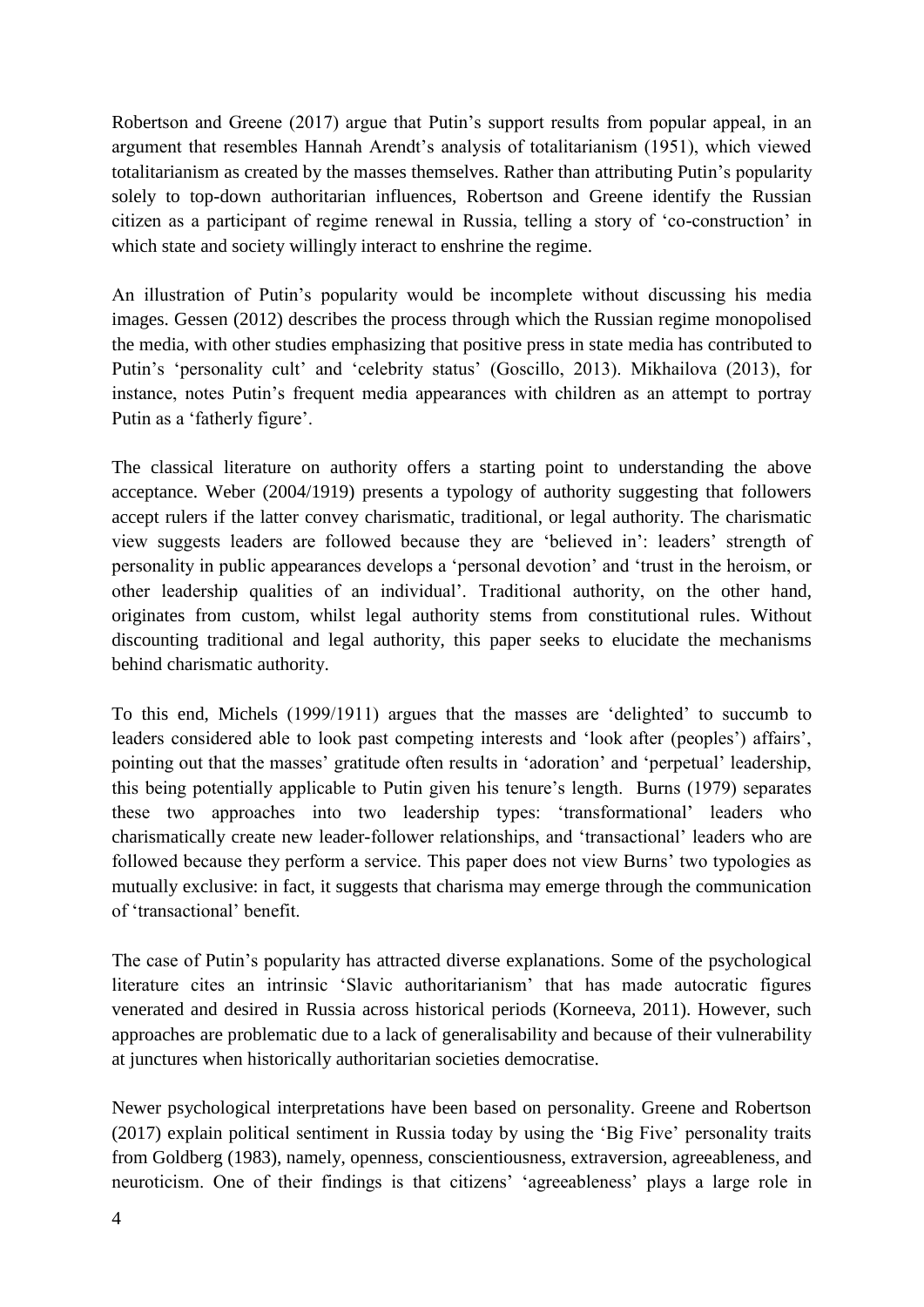predicting regime support: the fear of disrupting societal consensus that is associated with this trait results in the resilience of traditional values and leaders.

It is this 'agreeableness' trait that brings us to EP as a promising explanatory model. This is because 'agreeableness' could be an evolutionary result of the success of cohesive groups (Boyd and Richerson, 1985). A corollary of the success of cohesive groups is a recognition by members that cohesive communities are beneficial, implying that leaders communicating notions of unity would fall on favourable ears. Furthermore, 'agreeable' people who fear detachment from the community will rally behind a leader perceived as beneficial for the group's interests (Spisak et al, 2015). Thus, exploitation of intrinsic traits may help leaders gain followers—a view that can be traced to Machiavelli (2003/1532).

Graham Wallas (1929) was among the first to attack political science as only studying 'the thing done' and not those 'doing it', pointing to evolutionary biology as a way forward. EP has been establishing itself in politics since de Waal's observations of political behaviour in chimpanzees (1982). Schubert (1989) and Blanc et al (2014) discuss how insights from evolution relate to politics, arguing that some of the work in this direction represents a naturalistic paradigm shift. Petersen (2016) summarises the current state of the art, noting its fundamental insight that people make socio-political decisions using primeval rules revolving around the overarching aim of gene propagation (Dawkins, 1989). This principle of kinselection can lead to ethnocentrism and other forms of in-group/out-group tension (van de Berghe, 1987) that politicians exploit. Another EP insight are evolved cognitive biases such as loss-aversion, which makes fear-evoking political rhetoric particularly effective (Arceneaux, 2012).

Yet another result is that people may have evolved to prefer strong leaders at the expense of personal freedoms (Sidanius and Gurzban, 2003). This is particularly the case in groups that experience frequent inter-group conflict (van Vugt, 2007)—a criterion most certainly applicable to Russia considering the many wars it has waged throughout history. Strength is something leaders convey through appearance—which may explain Putin's shirtless videos (RT, 2017)—as well as actions and words (van Vugt, 2006). Shestopal (2012) notes strength as a key component of Putin's public appraisals.

EP leadership models can point us to what rhetorical content would be appealing. Boehm (1999), for instance, writes that in hunter-gatherer societies leaders emerge temporarily as figures perceived to possess decisiveness and competence: a focus on issue resolution would thus help gain popularity.

Van Vugt and Rooby (2014; 2008) note that leadership selection tends to be bottom-up, with hunter-gatherers disliking despots. This would predict that popular leaders possess humility and aim to convey to people that it is the latter who have the power of choice.

Finally, kin selection, a concept going back to Darwin whereby natural selection rewarded species where relatives helped each other survive, predicts that leaders will emphasize the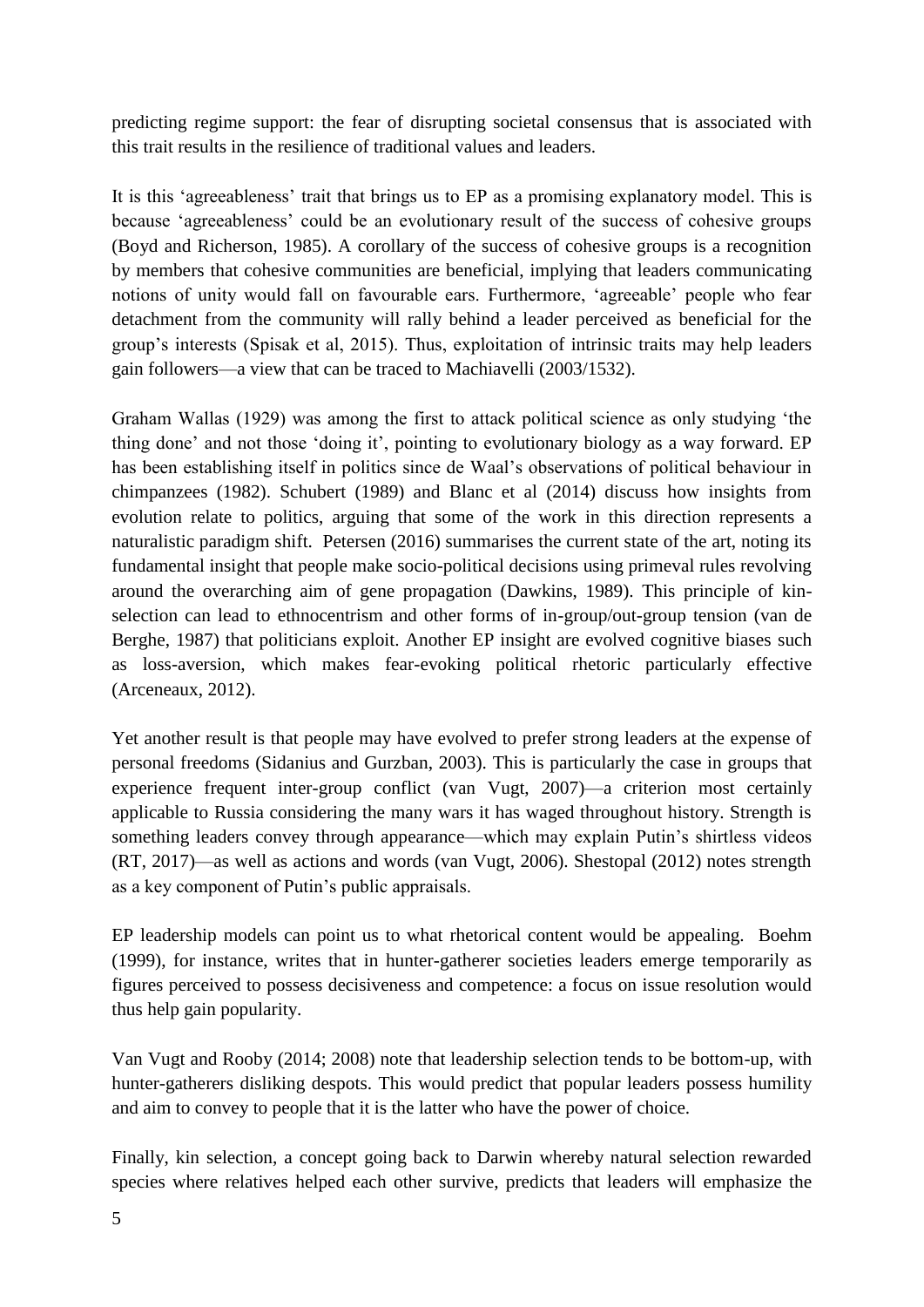interests of a defined in-group. The concept is simply expressed in Hamilton's rule of social behaviour (1964), which argues that the promotion of in-group interests underpins many social species' behaviours. Scholars have recently started emphasising its relevance to the evolution of political institutions and cultures, with group-relatedness being extended beyond genetic relatedness to include cultural relatedness (Birch, 2017). Section I.II offers an application that can be tested through looking at verbal communication.

#### **I.II. Theoretical Model**

This paper theorises that since people have evolved to follow Hamilton's rule of social behaviour, leaders gain popularity if their selection as leaders is seen by followers to maximize this rule. The simplest version of Hamilton's rule is the following:

$$
rB > C
$$

in which  $r$  is the coefficient of relatedness to the agent following this rule of another individual (or group), *B* is the evolutionary (survival/reproduction/comfort) benefit of an agent's action to that related individual (or group), and *C* is the cost of the action to the agent. If this inequality holds, the agent's decision will be seen by the agent to benefit those within the agent's kinship group, with this benefit increasing in proportion to perceived relatedness. Importantly in the context of modern political societies, this paper sees  $r$  as encompassing both genetic and perceived cultural relatedness.

When it comes to selecting leaders, agents will select leaders they judge to be most beneficial to their groups' interests. To attract support, leaders may therefore define a kinship group to raise the relatedness co-efficient *r* and behave/speak in ways seen to promote group interests *B*. Voting for someone like Putin may well incur costs on voters, but they will still do so if the perceived benefits to their community are large enough.

The relevance of this Hamiltonian logic to leadership appeal can be seen in Haslam, Reicher and Platow's (2011) 'New Psychology of Leadership' (NPL). The main principle of NPL is that effective leadership derives from the leader's ability to 'embody and promote a psychology that they *share* with others.' NPL therefore helps us look at which aspects of Putin's rhetoric are consistent with this paper's assumptions regarding what citizens find appealing.

Elements of NPL help us describe what sort of leader the cultural Hamilton rule would encourage individuals to follow:

a) *Successful leaders champion in-group interests*. Leaders become appealing when they are working for the collective interest of the group they are appealing to. In Hamiltonian terms, this benefits the survival of the group, raising *rB*.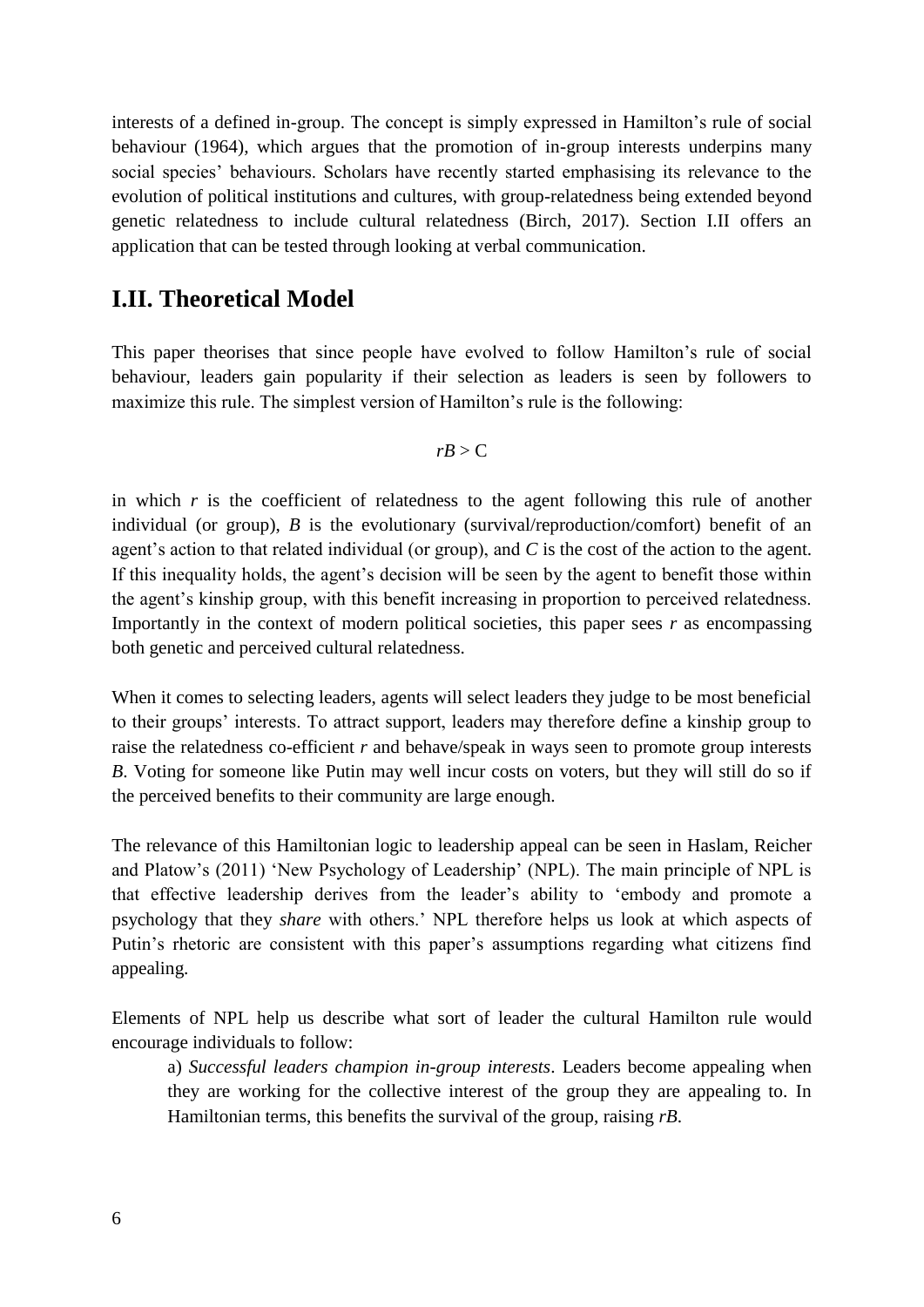b) *Appealing leaders construct identity*. This suggests that popular leaders actively create narratives placing their audience into groups. Such strategies attempt to artificially increase *r*—something that social structures and modes of communication absent from the ancestral environment made possible through an evolutionary 'mismatch' (cultural evolution overtaking biological evolution) (van Vugt et al, 2008).

Hamilton's rule thus describes voter logic; NPL, meanwhile, describes appealing leaders. This paper refers to these theories' sum as the 'Hamiltonian-NPL' model, which describes how leaders act upon follower logic to increase their popularity. The insights of the combined Hamiltonian-NPL model inform our theoretical expectations regarding Putin's rhetoric. To raise *r*, one would expect Putin to talk about nationhood, patriotism, and historical instances when people united to overcome a difficulty (e.g. successful wars). Identity-building through talking about culture could serve the same purpose: such themes reinforce notions of a culturally and historically related 'imagined community' (Anderson, 1983). Raising *r* could also be attempted from the other direction: for example, Putin may focus on defining the 'other', i.e. an external community like the 'West', or an antagonist on the global scene. This would be consistent with the view that 'otherisation' tightens and encloses in-group bonds (Taylor, 2009).

To raise perceived *B*, one would expect Putin to acknowledge the problems Russians face. This could be done through themes centred around the economy, social development, security, and grand strategy, as these issues either directly contribute to citizen welfare or raise the perceived status of one's community through feelings like pride.

These expectations can be falsified in many ways. On a quantitative level, this paper's hypothesis that *rB*-raising rhetoric is linked to popularity would predict that such rhetoric rises when popularity rises (i.e. would have risen after 2014). Whilst both rising simultaneously would not prove causation, one falling when the other rises would falsify our predictions. Additionally, themes that directly attempt to raise *r* and *B* forming only a quantitatively small part of the thematic content of Putin's speeches would weaken our model's importance. On a qualitative level, this paper's claims regarding the Hamiltonian implications of certain quotes can be questioned.

# **II. Methodology**

This paper evaluates the merits of the Hamiltonian-NPL model through considering whether Putin's communication with Russia's citizens is consistent with the model's predictions regarding rhetorical content.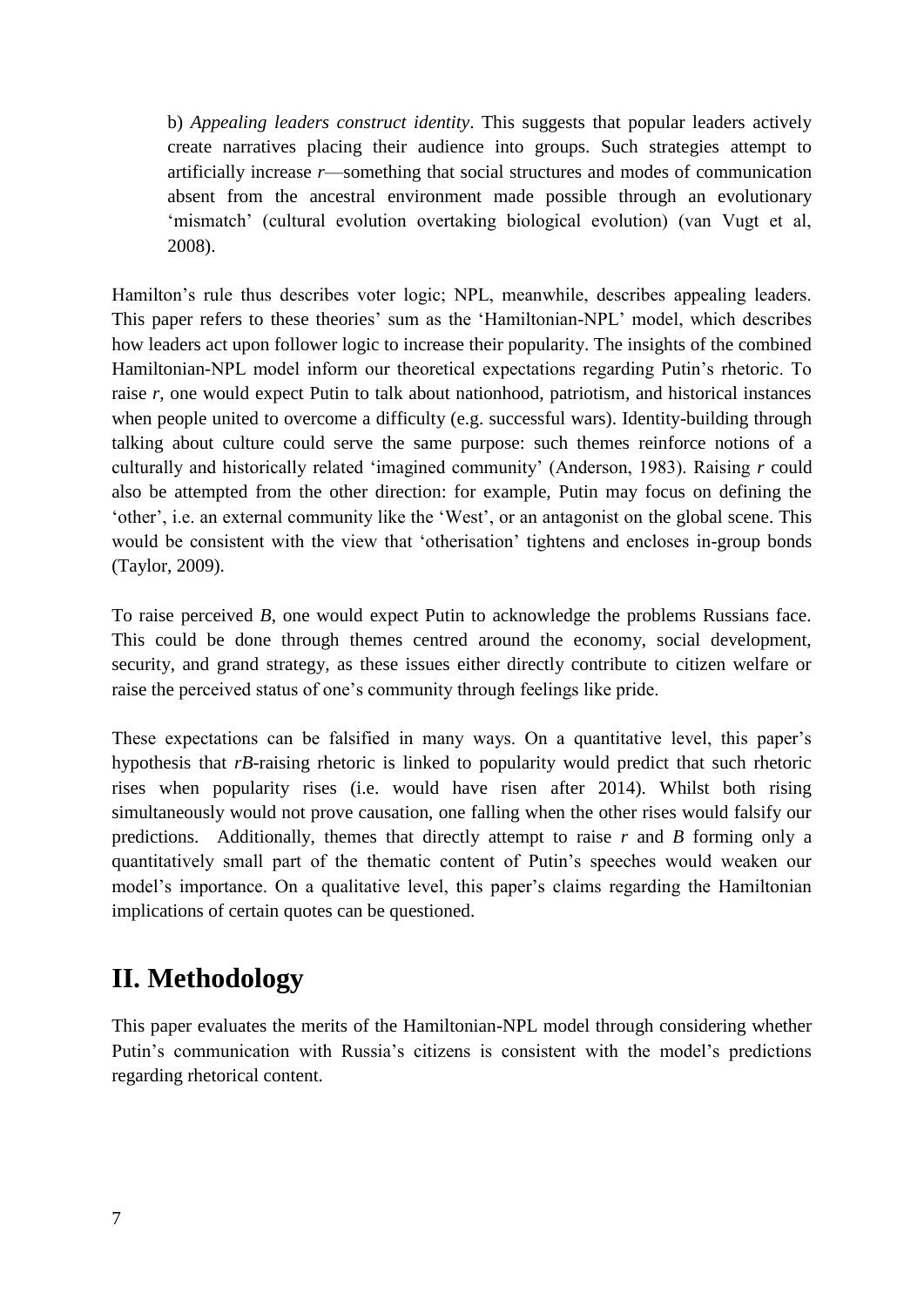#### **II.I. Corpus Selection**

To do this, the paper analyses a set of addresses from Putin's last presidential term (2012- 2018). The selected addresses are of different types but share common features: all are annual, all shown by state television, all addressed to citizens, and all widely viewed. $2$  This set includes Putin's annual addresses to the Federal Assembly, in which Putin discusses the state of the nation; Putin's  $9<sup>th</sup>$  May addresses opening the annual military parade commemorating Russia's victory in the Great Patriotic War (1941-1945), a focal point of Russian national identity (Torbakov, 2011); Putin's annual New Year's Eve addresses, uttered in the last minutes of each year; and transcripts of the annual Direct Line teleconference, in which Putin responds to selected citizens' questions on topics ranging from the economy to Putin's personal habits.<sup>3</sup> The questions that end up being aired to Putin are pre-selected from millions of submissions by the Kremlin's press-service.

| <b>Category of Address</b>           | Tag       | <b>Average length</b><br>(minutes/words) |
|--------------------------------------|-----------|------------------------------------------|
| <b>Federal Assembly</b><br>addresses | FA        | 79 minutes/8,105 words                   |
| Victory Day parade<br>opening        | <b>VD</b> | 7 minutes/501 words                      |
| New Year's Eve addresses             | <b>NY</b> | 3 minutes/330 words                      |
| Direct Line teleconference           | DL.       | $245$ minutes/16,979 words               |

#### *Table 1:* **Characteristics of Each Address Type**

This makes for a total of 23 analysed speeches, in which Putin uttered circa 140,000 words. Both the original Russian and English-translated versions (official translations from the Kremlin website) were analysed as separate corpuses. The English-language results are the ones discussed in the main text because of issues to do with how the respective languages are processed by the software, which are discussed below.<sup>4</sup>

The reasons for this sampling are numerous. Firstly, the speeches are particularly wellviewed, suggesting they are a primary means of Putin's communication with his subjects. Secondly, the fact that they are annual makes it possible to conduct dynamic analysis, which is important for understanding the post-Crimea popularity spike. Thirdly, their varied nature means that using them collectively will enhance the sample's representativeness.

1

 $2$  DL2017 was watched live by over 6 million viewers across 3 state TV channels and received over 2 million questions for Putin (Focht, 2017).

<sup>3</sup> See Appendices A and B.

<sup>4</sup> See Appendix D.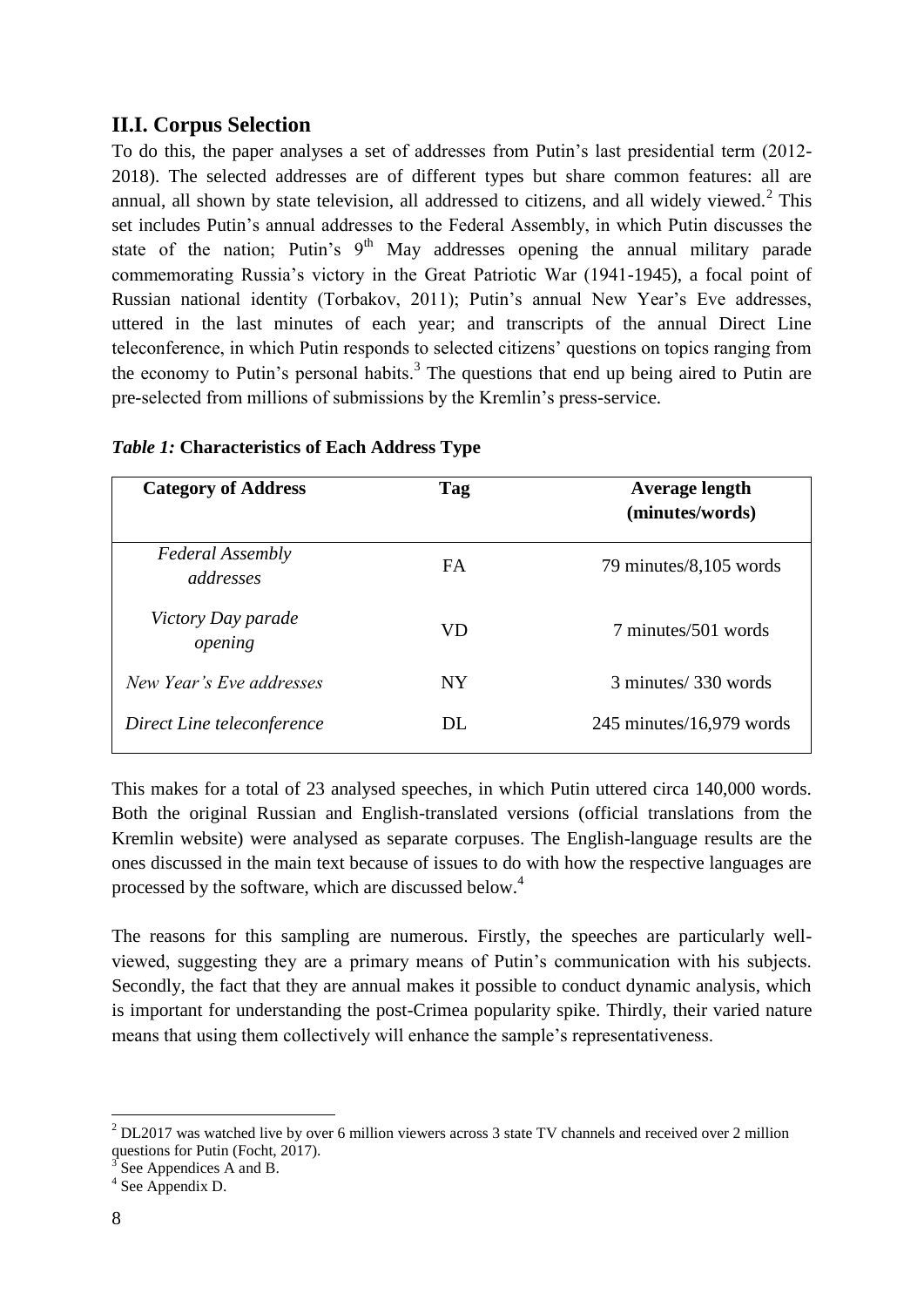#### **II.II. Research Design**

Understanding rhetoric is complicated. When it comes to its overall psychological potency, its content is just one important component: for a fuller view, one must look at the content's meaning within the context of the audience's socio-political experiences. This paper therefore utilises a mixed-method approach: quantitative to discern content, and qualitative to interpret this content's potency thematically and contextually. Thus, the paper espouses Grimmer's and Stewart's (2013) second principle of quantitative text analysis, stating that computerised methods 'only augment humans, and do not replace them.' An illustrative rationale in our corpus stems from the disproportional influence the shorter speeches may have on collective perception—something a purely quantitative method would obscure.

First, the paper utilised the *Thematic Analysis of Elementary Contexts* function of T-Lab 2017, a quantitative text analysis package, to identify thematic clusters within Putin's rhetoric. Before inputting the corpus into T-Lab, all text not uttered by Putin was manually removed from the transcripts, which is particularly important with the Direct Line addresses due to their 'Q&A' format. The individual transcripts were then tagged by year and type. To pre-process texts, T-Lab automatically lemmatizes them (retains the base form of words, as their endings may vary) and removes stop words ('empty' words that do not convey specific and/or significant content on their own). The researcher then selects a unit of analysis (the elementary context unit (ECU)). Here, the choice was made to use 'chunks': word sequences less than 400 characters interrupted by full stop and carriage return. This was deemed the best unit of analysis among the smaller sentence and the larger paragraph units, due to this paper's corpus including both short and long texts. T-Lab then creates a matrix of these ECUs and commonly occurring words, populated by the presence/absence values of these words. This is subsequently normalised to be workable, with rows scaled to unit length (Euclidean norm).

For the Russian analysis, the list of stop-words and multi-words in the T-Lab dictionary had to be extensively manually updated following the initial run. This suggests that T-Lab's dictionary for pre-processing Russian is less well maintained, meaning the automatic results contain frequent words that bear little thematic meaning, affecting the output's informativeness. Once T-Lab's dictionary was supplemented, however, the results of the analysis revealed the two language versions to be thematically alike. Seeing as unassisted reading of both versions reveals the English to be a direct translation, these thematically similar results demonstrate the software's reliability when it comes to clustering. Nevertheless, the relatively incomplete stop-word list and inefficient lemmatization<sup>5</sup> (seen when related words appear several times) in Russian suggests that, for the time-being, T-Lab is better equipped to deal with English texts.

T-Lab then conducted the clustering process unsupervised by applying the bisecting K-means algorithm. Intuitively, this algorithm places the ECUs into different groups (clusters) by their mathematical (cosine-coefficient) similarity. The maximum number of possible clusters was

1

<sup>5</sup> See *Table 3* p.14.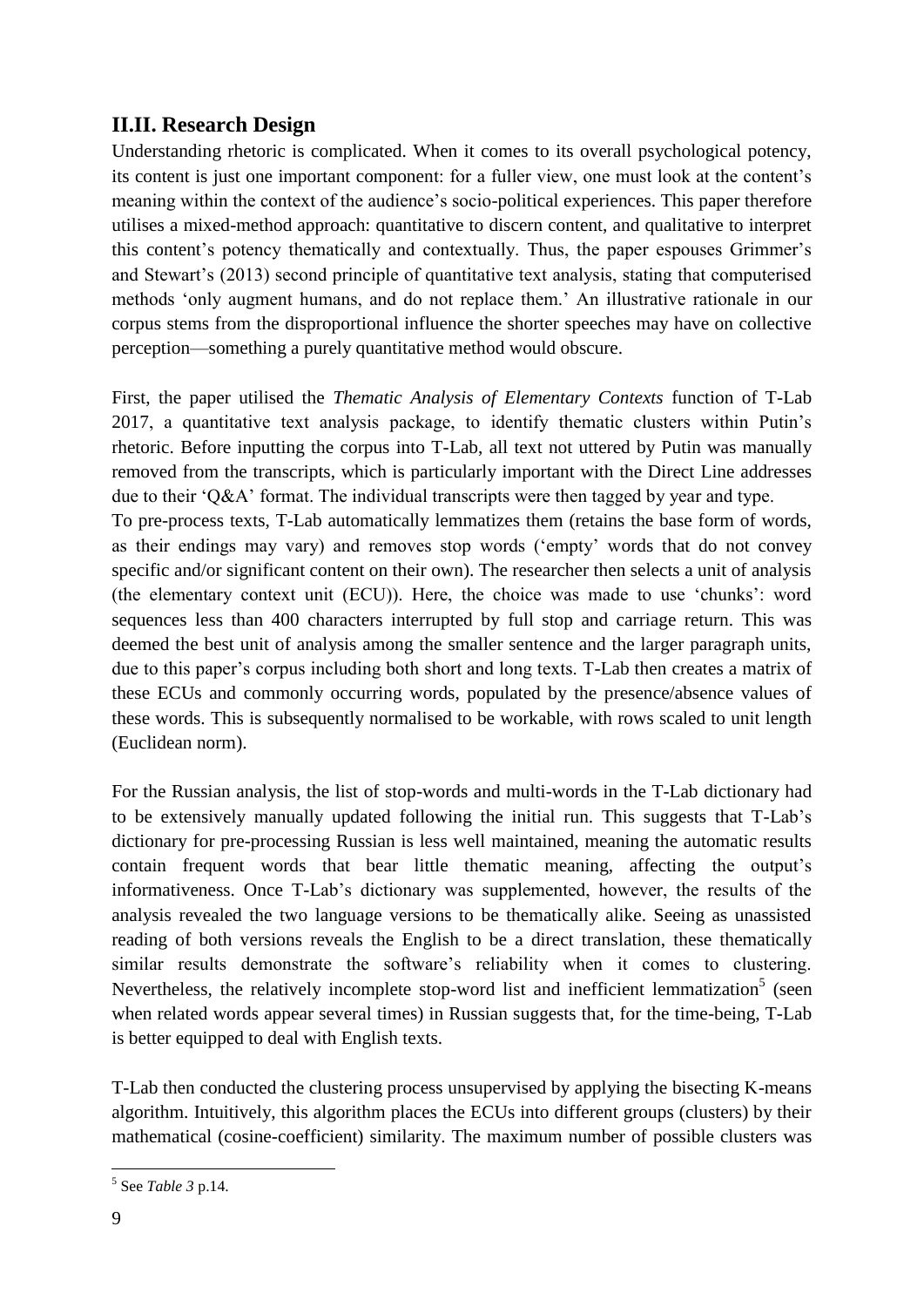initially selected to be 10, to be adjusted upwards only if 10 clusters were produced after the first analysis. If fewer than 10 were produced, the researcher would need to decide which partition of the ones produced makes most analytical sense.

Once the software produces these clusters, it is up to the researcher to assign thematic values. To enable this, T-Lab produces a list of commonly-occurring words in each cluster ranked by chi-squared value, which the researcher then interprets by evaluating meanings and possible connections between them. However, this process is subjective and inevitably influenced by researcher expectations. To reduce interpretive bias, this paper independently uses two people for this: its author and a person from an unrelated field to Russian politics (pharmacology). The proportional weighting of these thematic clusters was then computed for each year to enable analysis over time in relation to approval ratings.

Making sense of these thematic clusters requires viewing them within their historical context, and so the quantitative methods were supplemented with qualitative analysis based on the Discourse Historical Approach (DHA). As an approach seeing 'discourse as a form of social practice creating a situation, social identities, and relationships between people' (Klymenko, 2015), DHA is uniquely suitable to understanding how Putin's rhetoric raises *r* and *B*. The original transcripts were used for this, thereby reducing the paper's reliance on the T-Lab algorithm.

To consider these contextual mechanisms, the paper explores how each identified theme falls into historically-embedded discourses. It then looks at how these discourses relate to issues of group identity and collective interest, thereby linking them to Hamiltonian calculus.

# **III. Results and Discussion**

## **III.I. Theme Identification**

To shed light on the corpus, *Tables 2* and *3* below show the overall statistics of the English and Russian-language corpuses respectively after initial T-Lab processing. The much higher unique word/lemma ratio and the larger proportion of unique words remaining out of total wordcount in the Russian corpus demonstrate T-Lab's potentially reduced ability to process Russian.

|  | <i>Table 2:</i> Overall Corpus Statistics After Analysis (English) |  |  |
|--|--------------------------------------------------------------------|--|--|
|  |                                                                    |  |  |

| <b>Total word count</b>                  | 163,935 |
|------------------------------------------|---------|
| Unique words                             | 9,500   |
| <b>Lemmas</b>                            | 7,253   |
| <b>Lemmatisation ratio</b>               | 1.31    |
| <b>Number of documents</b>               | 23      |
| Total contexts (ECUs) after segmentation | 3,441   |
| <b>ECUs classified into clusters</b>     | 3,297   |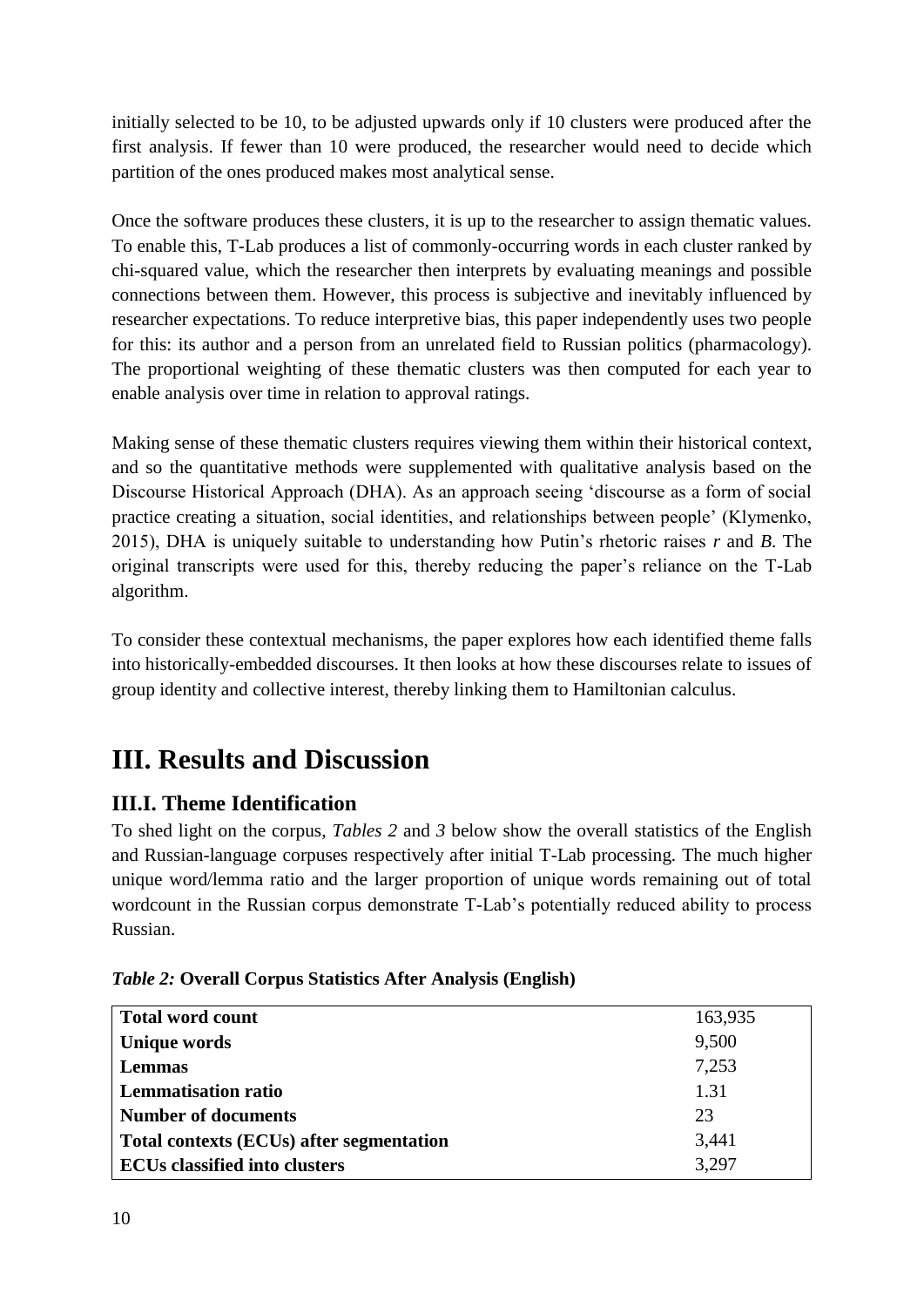| <b>Percentage of text classified</b> | 95.84% |
|--------------------------------------|--------|
|--------------------------------------|--------|

| <b>Total word count</b>                  | 138,507 |
|------------------------------------------|---------|
| <b>Unique words</b>                      | 19,980  |
| <b>Lemmas</b>                            | 19,886  |
| <b>Lemmatisation ratio</b>               | 1.00    |
| <b>Number of documents</b>               | 23      |
| Total contexts (ECUs) after segmentation | 3,324   |
| <b>ECUs classified into clusters</b>     | 3,243   |
| Percentage of text classified            | 97.59%  |

*Table 3:* **Overall Corpus Statistics After Analysis (Russian)**

The results of the clustering analysis itself and the qualitative assessment of the clusters' thematic content are shown in *Table 4* below. As mentioned, the maximum number of clusters T-Lab could find was set at 10. The actual analysis yielded nine possible partitions. Upon trying every possible one, seven partitions were selected as subsequent partitions failed to yield sufficiently thematically distinct clusters. It is worth mentioning that T-Lab looks for general categorisation that can cover the entire corpus, and as such will not necessarily output every partition existing at document level. Excess reliance on T-Lab therefore risks omission.

| <b>Cluster</b> | <b>Thematic Labels</b> | <b>Top 16 Characteristic Words (Lemmas)</b>        |  |
|----------------|------------------------|----------------------------------------------------|--|
| (weight)       |                        | by Chi-Squared Values                              |  |
| in overall     |                        |                                                    |  |
| corpus.        |                        |                                                    |  |
| $n =$          |                        |                                                    |  |
| 3,441)         |                        |                                                    |  |
| 1              | Law and government     | government; agency; federal; law; ask; regional;   |  |
| $(15.44\%)$    | (Second interpreter:   | enforcement; authority; money; ministry; fund;     |  |
|                | government/internal    | budget; office; prosecutor; region; tax            |  |
|                | affairs)               |                                                    |  |
| $\mathbf{2}$   | Foreign policy         | Ukraine; political; relation; election; partner;   |  |
| $(9.77\%)$     | (Second interpreter:   | agreement; country; union; respect; integration;   |  |
|                | international          | Ukrainian; dialogue; neighbour; United_States;     |  |
|                | relations/politics)    | party; sign                                        |  |
| 3              | Economy                | percent; rate; increase; sector; growth; industry; |  |
| $(12.91\%)$    | (Second interpreter:   | inflation; economy; agricultural; GDP;             |  |
|                | finance/economy)       | agriculture; export; grow; average; figure         |  |

*Table 4***: T-Lab Thematic Clusters**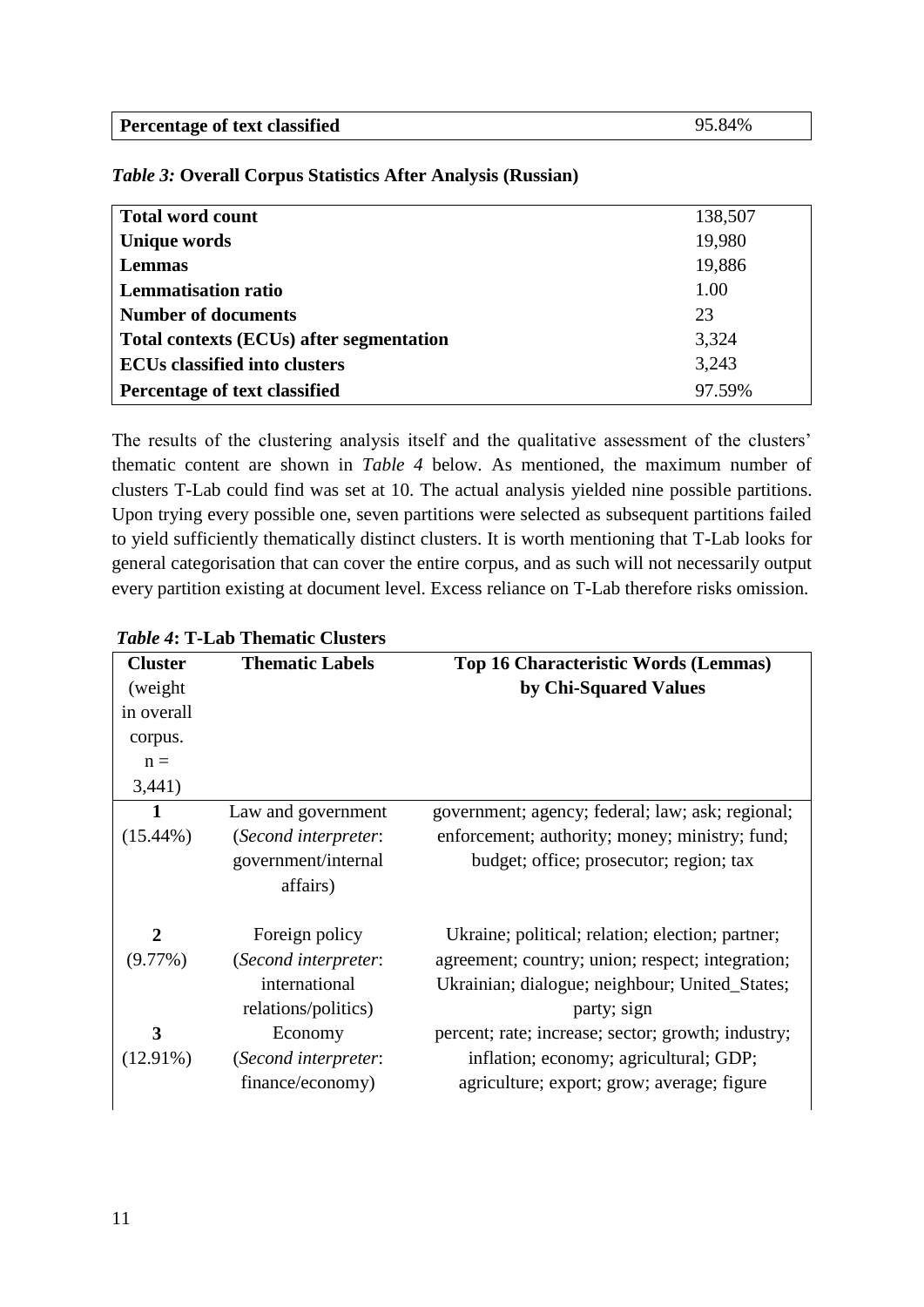| 4           | War and patriotism         | war; victory; happy; fight; patriotic; army; love;   |
|-------------|----------------------------|------------------------------------------------------|
| (19.39%)    | (Second interpreter:       | veteran;                                             |
|             | patriotism/nationalism)    | great; wish; soldier; arm; enemy; hero; officer;     |
|             |                            | nazism                                               |
| 5           | Science and education      | education; research; child; university; student;     |
| (12.38%)    | (Second interpreter:       | professional; train; school; centre; programme;      |
|             | education)                 | project; work; young; need; science; medical         |
| 6           | Economic policies          | problem; price; raise; exchange_rate; bank;          |
| $(14.80\%)$ | (Second interpreter:       | billion; situation; central; loan; pension; resolve; |
|             | internal financial policy) | issue; oil; rubles; cost; try                        |
| 7           | Defence and nationhood     | missile; Russia; weapon; world; nuclear; strategic;  |
| (11.16%)    | (Second interpreter: war)  | global; defence; challenge; international; century;  |
|             |                            | treaty; unity; country; common; nation               |
| Sum:        |                            |                                                      |
| 95.84%      |                            |                                                      |

T-Lab automatically calculates the percentage of classified ECUs falling into each cluster. However, since this paper is interested in the weight of each theme in the entire corpus, the weightings were manually recalculated as a percentage of all ECUs, classified or unclassified. They can be seen in the first column. Since the thematic labels were assigned by the researcher, readers can judge them by observing the list of characteristic words in the third column. At this point, it is worth noting that 'war and patriotism', a theme directly linked to this paper's theoretical expectations, emerges as particularly prevalent in the corpus, covering 19.39% of ECUs.

Having identified the themes, an analysis of how the various speech types in the corpus differed was performed, with *Figure 1* and *Table 5* showing the results.



*Figure 1:* **Individual Theme by Speech Type**

**Speech Category**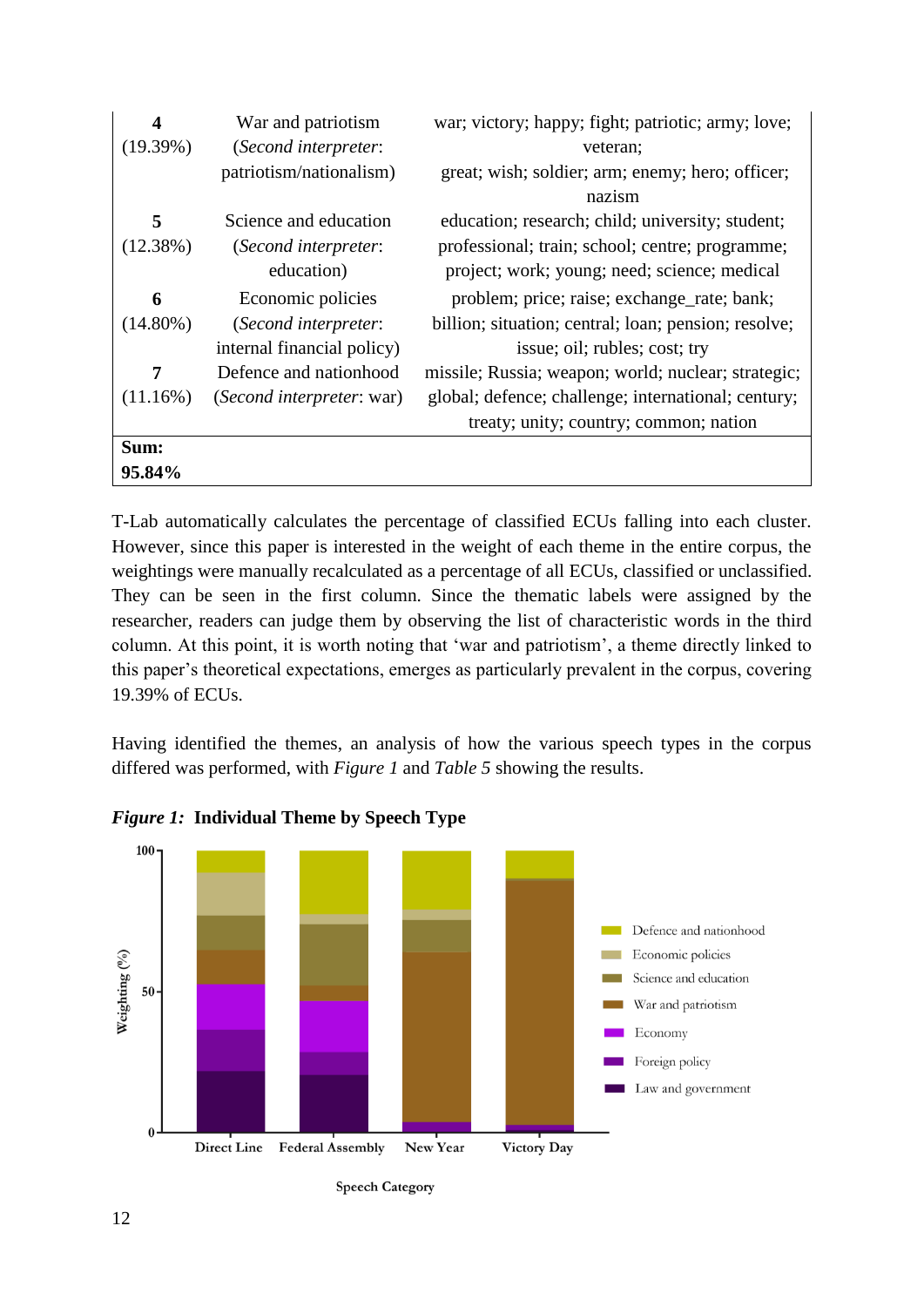|                                        | DL     | FA     | $N\mathbf{Y}$ | VD     |
|----------------------------------------|--------|--------|---------------|--------|
| Law and<br>government                  | 21.78% | 20.46% | 0%            | 0.89%  |
| Foreign<br>policy                      | 14.7%  | 8.15%  | 3.77%         | 1.79%  |
| Economy                                | 16.22% | 18.09% | 0%            | 0%     |
| War and<br>patriotism                  | 12.07% | 5.46%  | 60.38%        | 86.61% |
| Science and<br>education               | 12.34% | 21.76% | 11.32%        | 0.89%  |
| Economic<br>policies<br>Defence<br>and | 15.17% | 3.67%  | 3.77%         | 0%     |
| nationhood                             | 7.72%  | 22.41% | 20.75%        | 9.82%  |

#### *Table 5:* **Individual Theme by Speech Type**

As expected from the category descriptions in Section II.I, VD proved to be almost exclusively dominated by 'war and patriotism.' FA and DL, meanwhile, were the most balanced categories, which was expected due to their objectives of holistically covering the issues facing Russia. In this sense, *Figure 1/Table 5* serve as a 'sanity check' of the T-Lab analysis. However, these results offer interesting insights of their own: NY is, similarly to VD, also dominated by 'war and patriotism.' Whilst this link between a military parade speech and a non-militaristic New Year's greeting is jarring at first and possibly exposes a pitfall of computer-generated partitions, it may suggest that these addresses, through sharing a thematic dimension, serve a similar identity-building (*r-*raising) purpose.

#### **III.II. Dynamic Analysis**

The next step of the quantitative analysis was to see how these themes varied over time, shown in Figure 2 and Table 6. When considering these results, it should be noted that FA was the only speech category present in 2018, as Putin and his press team opted to move it forward from its regular December 2017 date to March 2018— just weeks before the Presidential election. Hence, the sharp shifts occurring between 2017 and 2018 represent the thematic focus of just one speech, albeit a particularly important one given its pre-electoral role.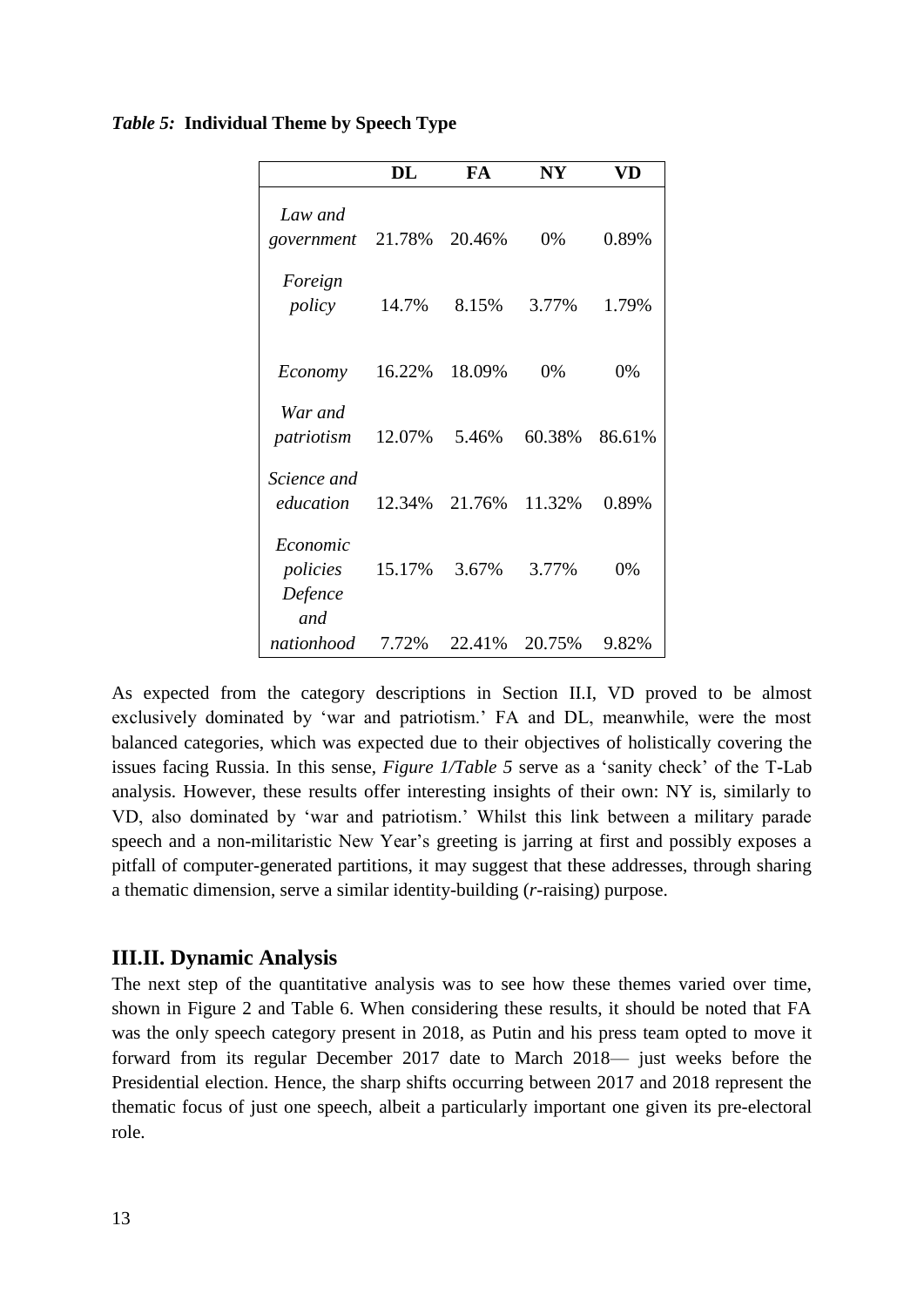| Categor<br>$\mathbf y$ | Law and<br>governmen<br>t | Foreign<br>policy | Economy | War and<br>patriotism | Science<br>and<br>educatio<br>$\boldsymbol{n}$ | Economi<br>c policies | Defence<br>and<br>nationhoo<br>$\overline{d}$ |
|------------------------|---------------------------|-------------------|---------|-----------------------|------------------------------------------------|-----------------------|-----------------------------------------------|
| 2012                   | 20.48%                    | 9.24%             | 12.85%  | 13.25%                | 20.48%                                         | 4.42%                 | 19.28%                                        |
| 2013                   | 25.98%                    | 8.1%              | 14.94%  | 12.85%                | 17.6%                                          | 9.5%                  | 11.03%                                        |
| 2014                   | 17.45%                    | 21.95%            | 10.88%  | 12.76%                | 12.01%                                         | 9.76%                 | 15.2%                                         |
| 2015                   | 20.5%                     | 12.77%            | 19.42%  | 15.83%                | 10.07%                                         | 13.13%                | 8.27%                                         |
| 2016                   | 23.08%                    | 11.89%            | 18.53%  | 9.79%                 | 15.03%                                         | 11.71%                | 9.97%                                         |
| 2017                   | 18.09%                    | 10.55%            | 15.58%  | 17.59%                | 16.58%                                         | 14.07%                | 7.54%                                         |
| 2018                   | 6.96%                     | 1.83%             | 21.25%  | 6.96%                 | 21.98%                                         | 3.3%                  | 37.3%                                         |

*Table 6:* **Individual Theme Weighting by Year**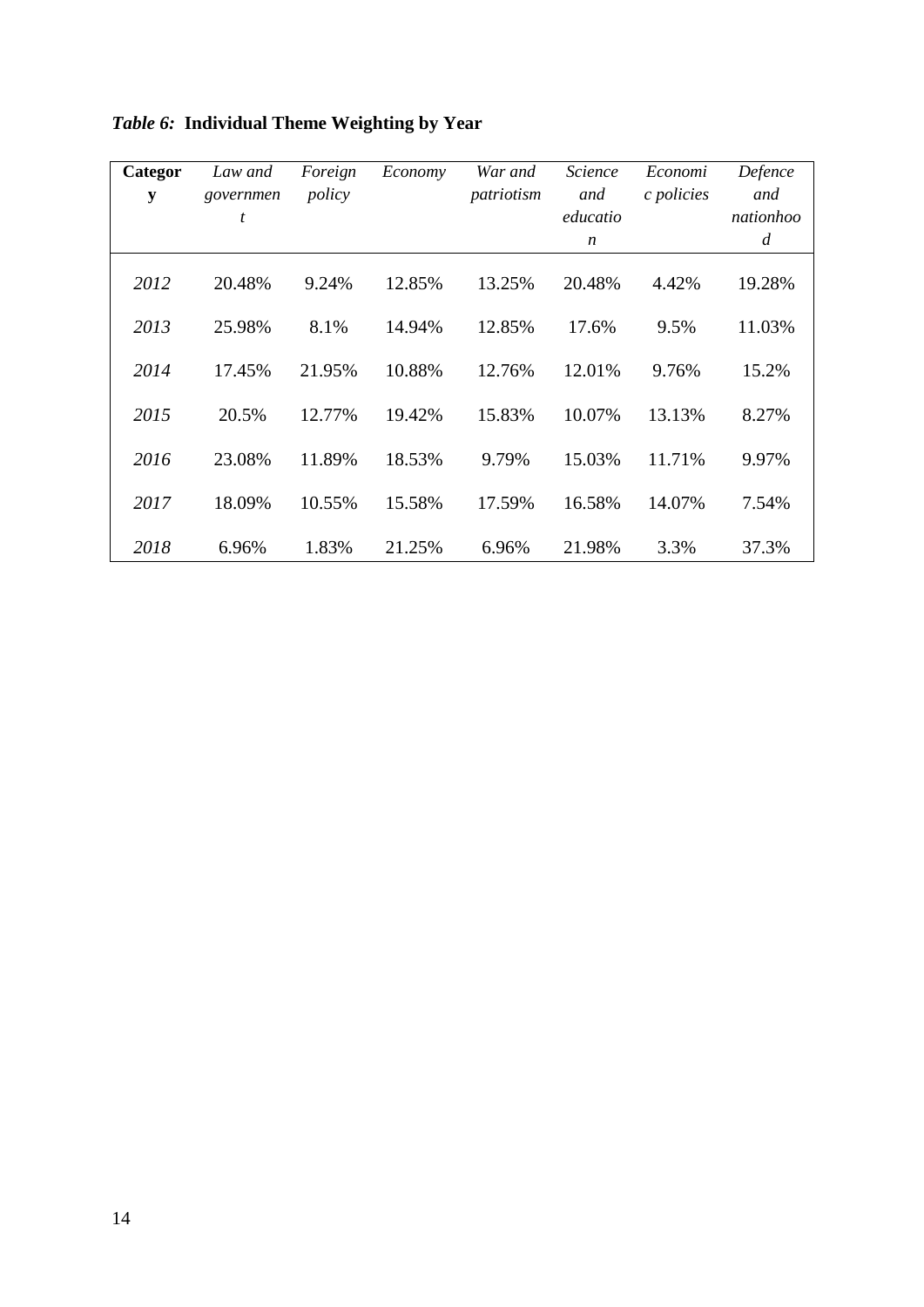



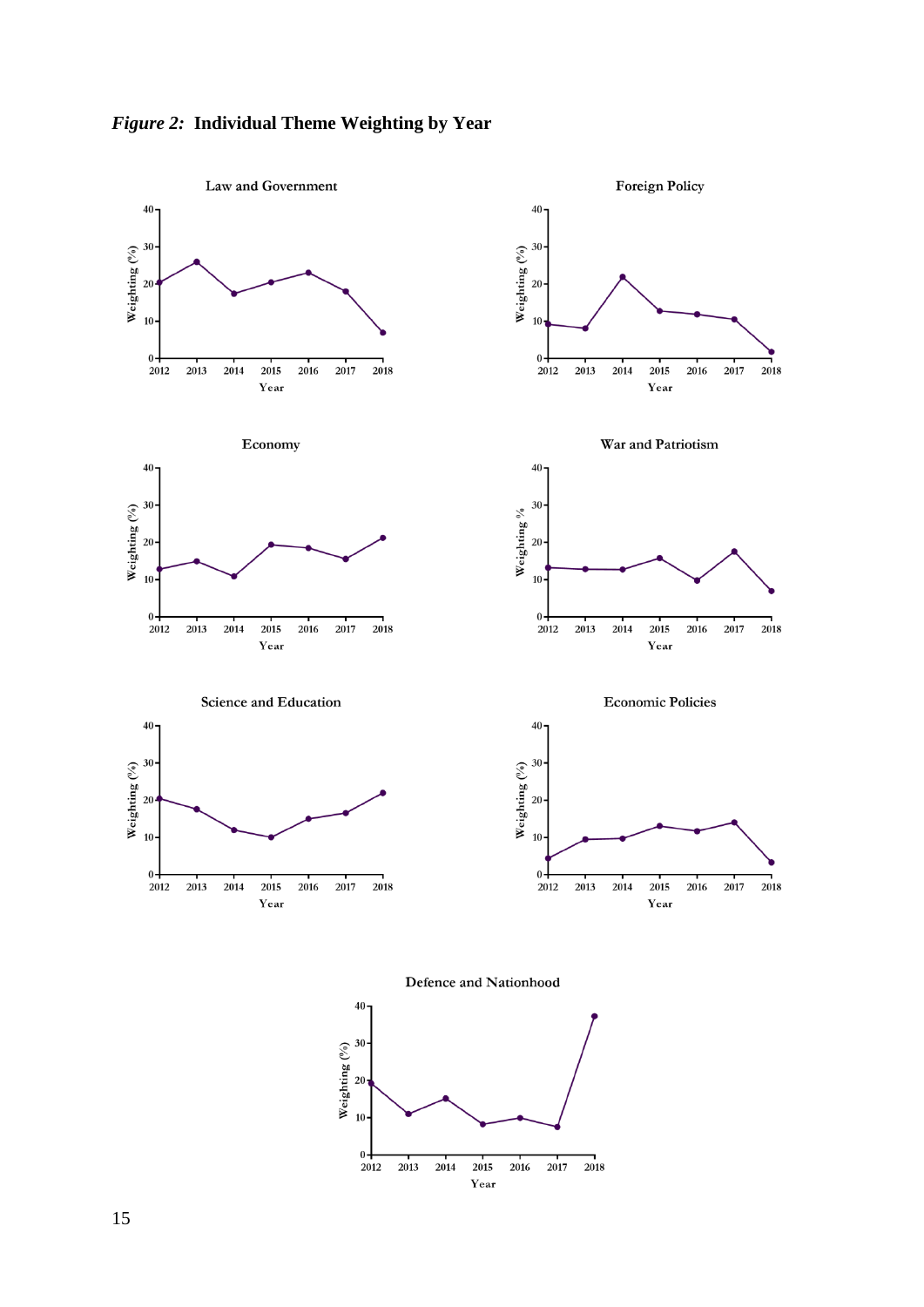The first thing to look for is evidence of sharp changes between 2013 and 2014—the year Putin's popularity spiked as seen in *Figure* 3 below. *Table 6* provides evidence that 'foreign policy', rose from 8.1% in 2013 to 21.95% in 2014, albeit gradually falling back to 10.55% by 2017. The other noteworthy rise from 2013 to 2014 is in 'defence and nationhood', which went from 11.03% to 15.2%, subsequently falling below its initial levels. The fact that both these factors rose sharply in the exact year that experienced a popularity spike before diminishing, suggests that they may play a role in affecting change in popularity—as these themes rose so did popularity, and as they reverted popularity stabilised at the new higher level. Putin could be seen to have used them to 'prove' his credentials as a champion of Russian interests, without needing to do so again until 2018. It is noteworthy that in 2018, the electoral year in which Putin recorded his largest-ever victory with 77% of the vote, he chose to sharply increase his focus on one of these two themes. 'Defence and nationhood' demonstrated a 30% rise, with Putin spending 40 minutes of the 2-hour FA2018 address showcasing Russia's defence programme.



*Figure 3:* **Vladimir Putin's Approval Ratings**

DataSource: Levada Centre,<https://www.levada.ru/en/ratings/>accessed 24/04/2018

As with any other statistical inference, association does not imply causation: the 2014 spike in popularity may have been caused by any number of factors other than confrontational/nationalist rhetoric, including more successful policies and an improving economy. However, it has already been noted that 2014 was a year when the economy suffered particularly heavy blows, and there were no major policy shifts apart from the Kremlin's response to the Maidan Revolution in Ukraine and the Central Bank's decision to let the rouble float with painful inflationary repercussions (which Putin implicitly supported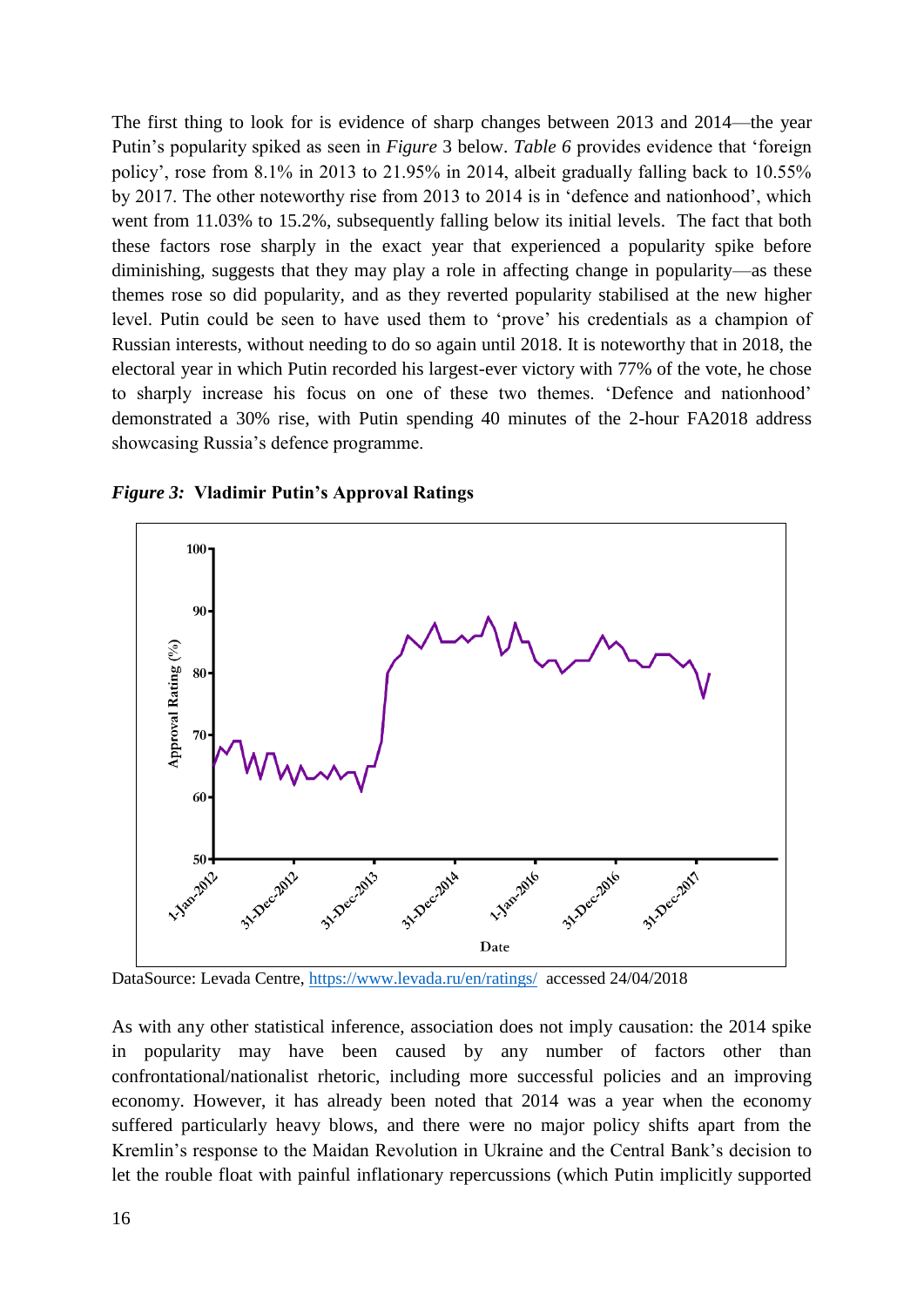in FA2014). Putin's response to Ukraine through annexing Crimea is likely to have played a major role in raising ratings; for this move to be linked to Putin, however, communication becomes important. Finally, Levada's sampling methodology, which ensures that each adult citizen in Russia has equal chances of being polled, makes the possibility that the spike was caused by a systematic change in the survey respondents unlikely, especially since the ratings stabilised rather than reverting (as they would have had in the event of a one-off sampling issue). Thus, the link between rhetorical content and popularity gains credence.

#### **III.III. Themes as '***rB***'-raising Discourses**

Building on the above analysis, this section briefly contextualises each theme as discourses that build identity and/or appeal to people's individual and collective interests.

#### **Law and Government**

Levada Centre (2018) reports around 80% citizens feeling that corruption has either fully or significantly penetrated the Russian authorities. Addressing this is a large part of Putin's discourse on law. In DL2013, Putin suggests that 'if we get information that there is reason to suspect a state official, even of the highest rank, in breaking the law, it is instantly forwarded to law enforcement agencies for investigation.' Later, Putin voices a citizen's suggestion of executing 'at least 350 major crooks' to let 'officials at various levels of government know what the public mood is like.' In DL2017, Putin directly asks the governor of Stavropol to answer about the whereabouts of federal funding for families affected by flooding. Through both remarks, Putin disassociates himself from the corruption that has become too widespread to ignore—in FA2012 he cites 'poor government efficiency and corruption are major problems that everyone can see'—thereby positioning himself as an ally of the people against a corrupt gubernatorial class.

The fact that Putin acts on such stances in practice lends them credibility: in 2017 alone, Putin fired 15 governors, in what some analysts portray as a pre-electoral move (Zubarevich, 2017). Whatever the true motivations, through rhetorically portraying regional officials as the people's enemy and subsequently confronting them, Putin is acting in accordance to NPL's prescription of championing in-group interests.

Not all the rhetoric on law can be directly linked to popularity, however. Much of it is clarifying the legislative processes behind other issues, and as such does not have its own Hamiltonian potency.

#### **Foreign Policy**

Putin's recent popularity upsurge has often been linked to the taking of Crimea and the reestablishment of Russia as a great geopolitical power in the eyes of its citizens (Lloyd, 2018). His rhetoric contains much evidence along these lines and seeks to champion Russia as a major player in the international arena. In DL 2014, he speaks of Russia 'having the right to express our opinion' over Ukraine. In FA2018, Putin addresses the issue of Russia's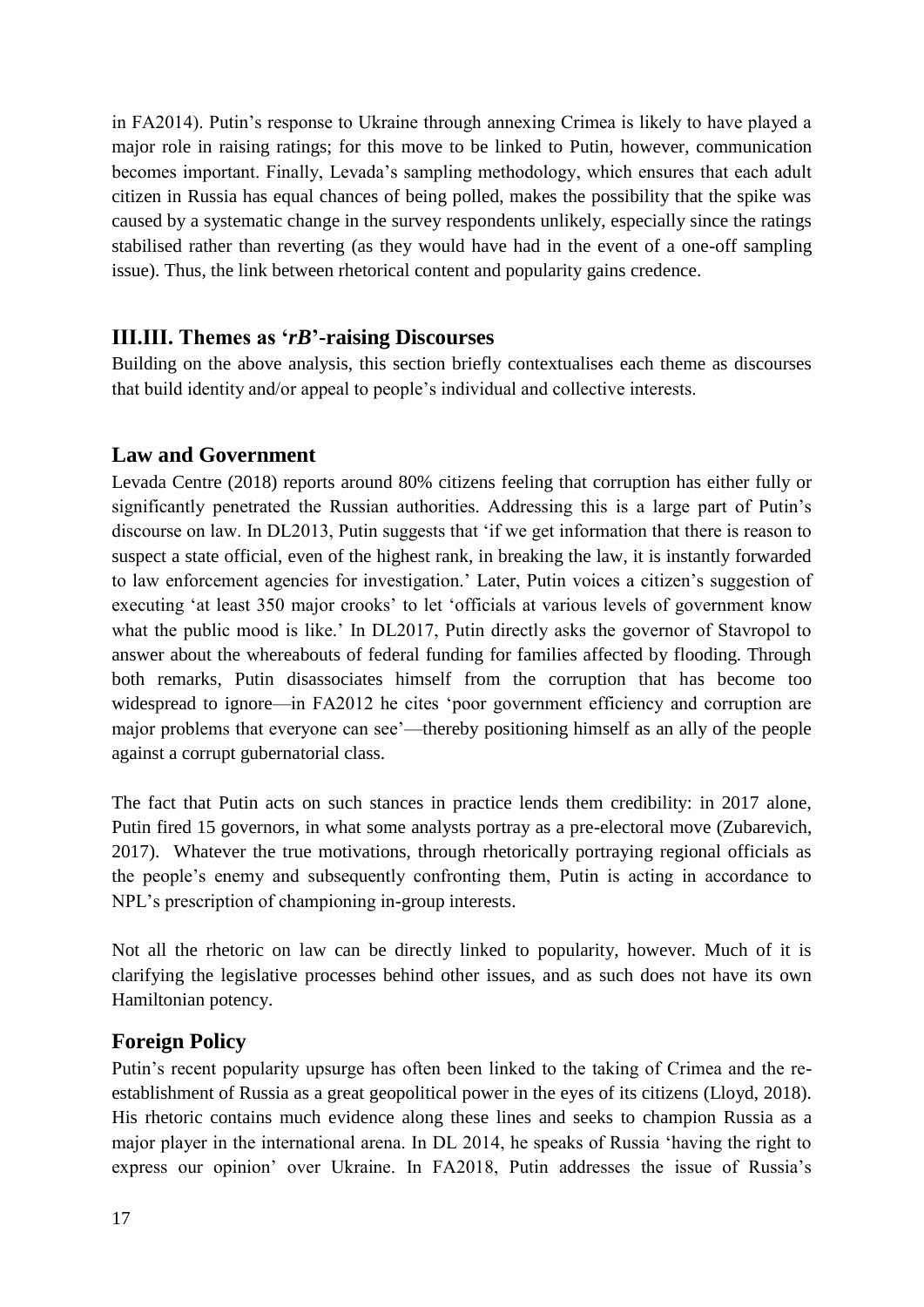international voice directly when, presenting the *Kinzhal* nuclear warhead as a response to the 'the threats posed by the US global missile defence system', he says about NATO members to a standing ovation: 'nobody really wanted to talk to us…and nobody wanted to listen to us (in 2004). So listen now.'

Whilst standing firm against Western powers, Putin nevertheless seeks to position Russia as a global power. In FA2016, Putin speaks of the importance of 'equal and mutually beneficial' relations with the US because of the two nations' 'shared responsibility to ensure international security and stability.' In FA2018, Putin says Russia 'protects our interests and respects the interests of other countries…we observe international law and believe in the inviolable central role of the UN.' In doing so, Putin counter-acts claims that Russia is an aggressor-state, portraying his leadership as fair and firm in the international stage, and communicates to his audience that they remain part of a community that is as important in the world as the USSR was in its heyday, and deserving to be a global power on its own terms. It is this 'global-shaper role' Putin takes on when spearheading the 'globally competitive integration group' (FA2018) that is the Eurasian Economic Union—a Central Asia-centred common market alternative to the EU based on 'equality and mutual respect' (FA2014).

In talking about Ukraine and Crimea, Putin emphasises Russia's role in supporting 'brotherly republics of the former Soviet Union' (FA2014), citing the \$25 billion investment in Ukraine. He talks about how 'closely related' Russia has always been to Ukraine (DL2014) and the biological 'ethnic' bonds between Russia and Crimea as justifications for Russia's involvement. Putin thereby legitimises foreign policy endeavours by the quasi-biological relatedness Russia shares with its neighbours, in a rhetorical move that has direct *rB* implications.

That said, this discourse gains most of its Hamiltonian potency when linked to 'defence and nationhood', discussed below.

#### **Economy**

Much of Putin's support since 2000 stemmed from him being seen as a prudent economic manager (Colton and Hale, 2009). The economy still features strongly in Putin's rhetoric and becomes more prevalent in times of economic hardship—it rose from 10.88% in 2014 to 19.42% in 2015, when post-Crimea sanctions, the oil crash, and rate tightening combined to cripple growth (*Figure 2*).

Putin tends to take a realistic view of hardship, pointing out problems when these occur, as in his discussion of drastic home energy prices in DL2016, where he cited specific price-rises across gas, heating, and electricity.

Putin fills his discussions on any economic issue with specific figures. His tendency to identify and enumerate problems portrays him as a leader aware of the issues his followers face, and competent enough to deal with them—an effect strengthened by him rarely consulting his notes even when, as in the DL conferences, the issues he discusses are both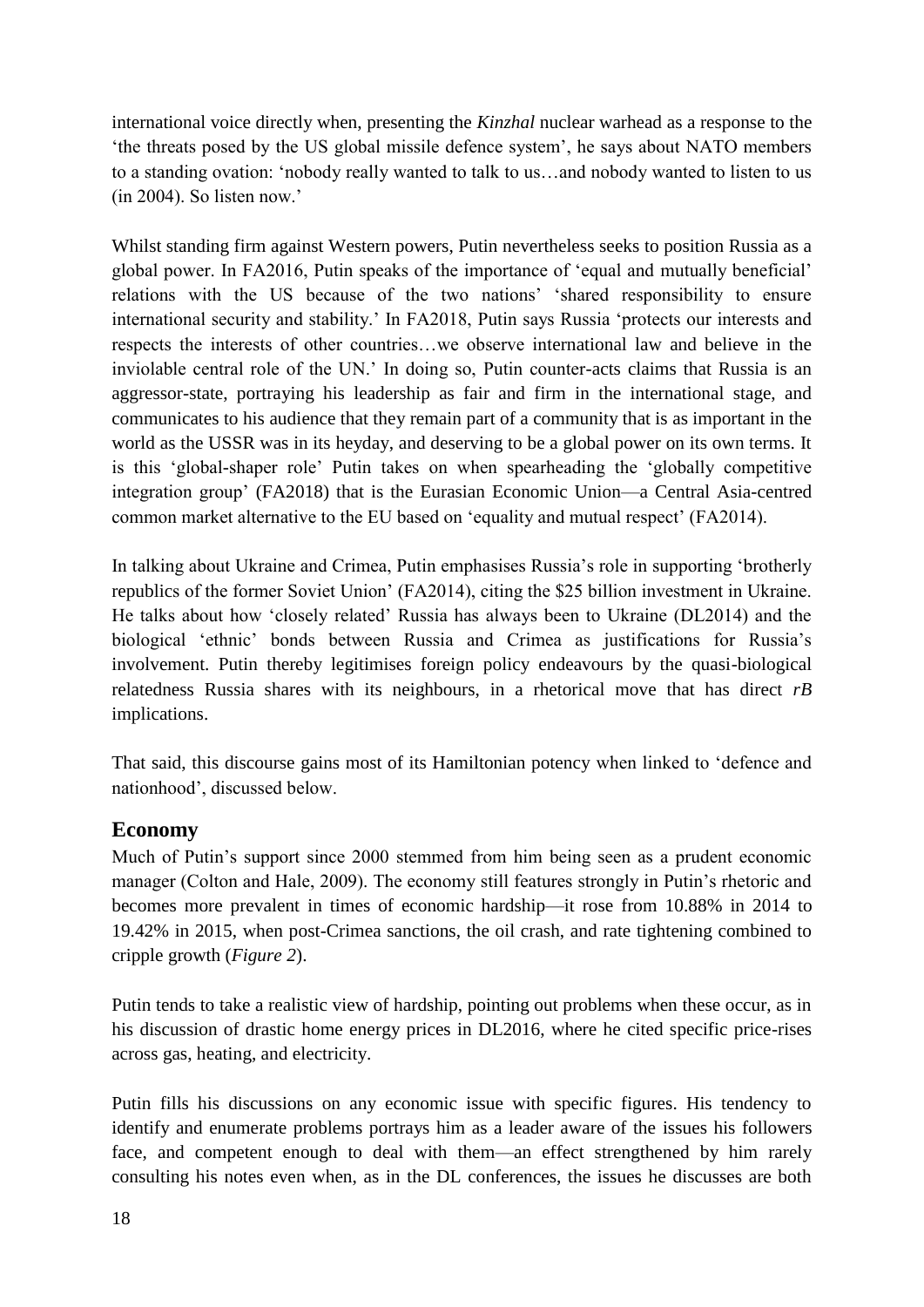technical and range across many policy areas. As such, his economic discourse directly paints him as someone able to raise *B*.

#### **War and Patriotism**

This discourse is perhaps most directly linked to identity creation. Putin centres much of it around the Great Patriotic War and creates bonds among his listeners by saying that 'across our huge country…no family was spared by the war.' He calls the USSR's victory over Nazi Germany 'great', singling out the Russian/Soviet nation as 'the nation that routed Nazism' (VD2013). He ties Russia's current mission to this victory when he speaks of Russia's responsibility to give future generations 'stability and peace on the planet' and 'pass onto them the grave heroic truth and memory of the Great Patriotic War' (VD2017).

In doing so, he links this discourse to that on foreign policy and defence and infuses Russian identity with pride through painting it as the force that saved 'humanity from Nazism' (VD2014). This link becomes clear when Putin calls the victory 'a symbol of the sacred relationship between Russia and its people…it is in this unity and loyalty to the Fatherland that our strength, confidence and dignity lie.'

Such *r*-raising patriotism permeates even the seemingly apolitical NY addresses, which attests to their central role:

'our personal plans are inseparable from Russia, from our heartfelt, noble feelings toward our Fatherland. Its development and further advancement of its thousand-yearlong history is fully dependent on our joint efforts and energy, our unity and responsibility, our aspiration to do as much good as possible' (NY2012).

In NY addresses, Putin speaks to almost every family in Russia as they gather at home to celebrate the New Year—the thematic prevalence of patriotism in such an intimate setting attests to its centrality in Putin's communicative strategy.

#### **Science and Education**

Putin's science and education discourse focuses on state effort to develop the nation's scientific prowess, aiming to increase productivity, improve healthcare provision, enhance military capabilities, and give citizens modern, attractive opportunities.

FA2013 refers to the creation of 'a network of centres capable of providing medical assistance at the most advance level', whilst FA2015 talks about 'the need for our own technology for the production, storage and processing of agricultural produce.' The 2013 appeal to medicine harbours back to citizens' concern over public healthcare, whilst the 2015 emphasis on agriculture comes at a time when the Kremlin embarked on a policy of importsubstitution, as imported goods became increasingly expensive in rouble terms due to the currency's depreciation. By tying science in to pertinent problems faced by citizens, this discourse raises perceived *B*.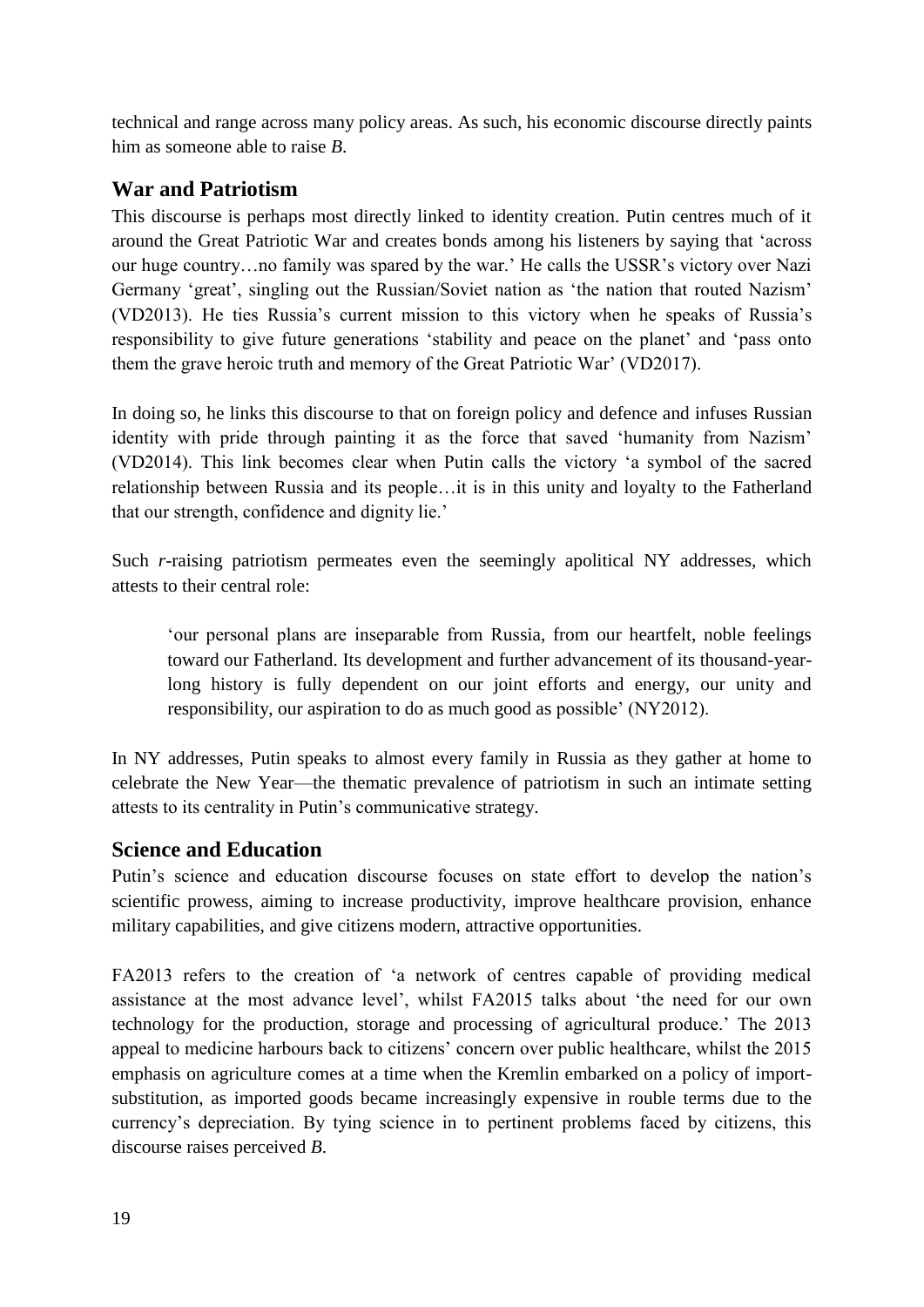Putin's scientific discourse has an added identity-building dimension. The rhetoric is often framed in competitive terms, in a possible effort to create a sense of national pride and aspiration. FA2018 refers to the 'need to take our research to a new level' for Russia to 'become one of the world's leading countries in terms of the capability and performance of its research infrastructure.' In a sense, such rhetoric harbours back to Soviet-era ideological discourses of science being a beacon of socialist success (Josephson, 1992). Indeed, the view of the USSR as a scientific nation became enshrined in the minds of older generations, and Putin's rhetoric may strive to create a sense of continuity with past achievements, thereby appealing to *r*. DL2016 directly corroborates this interpretation, as Putin talks about how Soviet-era research centres are used by 'young and promising creative research teams working in breakthrough areas of modern science.'

Finally, the emphasis on the young, whilst creating a sense of dynamism associated with Putin's agenda, also appeals to concerns over citizens' perceived prospects in Russia. In FA2018, Putin promises to 'support talented teachers' by 'building an open and modern system' and proposes 'creating the most convenient and attractive conditions for talented young people from other countries.' Thus, Russia would not just be a good place to live and work—to attract foreign talent, it would need to be among the best globally. The overarching aim is to 'turn our young people's education drive into a powerful force for our country's development' (FA2013). Thus, the push towards science and education appeals both to interest (*B*) and creates common goals (*rB*).

#### **Economic Policies**

This is a broad theme encompassing Putin's strategy for improving people's lives. One important dimension are demographics, Russia being afflicted by sluggish population growth and low life expectancy. In FA2012, Putin cites the risk of Russia's working population reducing by half, arguing for the need for 'more of us' for 'Russia to be a strong and sovereign nation.' In FA2014, Putin talks about Russia's defiance of United Nations forecasts by registering a population that was 8 million more than expected and registering 'natural population growth' when the UN was forecasting shrinking. By emphasising the natural, Putin is creating imagery of virility in the Russian nation that refuses to be constrained by international forecasts. This appeal to life as a constituent of nationhood resonates with direct evolutionary benefit.

The other distinguishing aspect of Putin's economic policy discourse covers infrastructure and jobs. The issue of regional road construction propped up almost every year in this paper's sample: even in FA2018, Putin spoke of the need to 'almost double the spending on road construction' and demands regional heads to 'constantly focus attention on roads.' Whilst saying that the situation is 'completely unacceptable with local roads', Putin notes that federal roads, over which the Kremlin has competencies, have been 'overhauled.' This is another instance of Putin allying himself with the people against governors over a visible problem.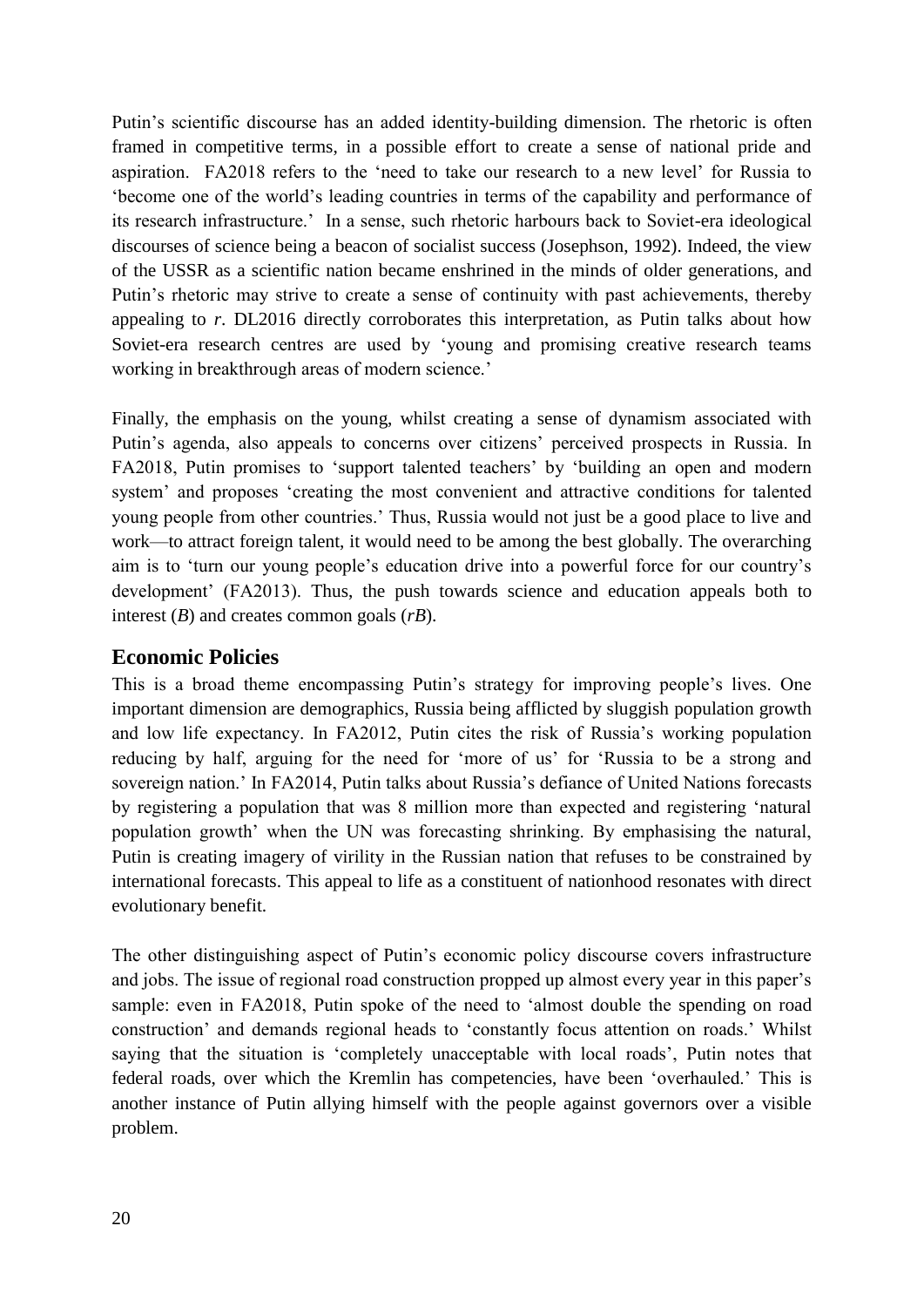Such rhetoric also achieves the 'Eye of Sauron' effect (Schwartzbaum, 2017), whereby problems are only solved when Putin directs his gaze at them. Through his 4-hour DL 'town halls', Putin conveys his concern with knowing about and resolving people's problems. Characteristically, discussing the regional government not having implemented a legal consumer utility price-limit, Putin says he would like 'to draw the attention of the relevant government agency to this fact,' 'and hopes this will be done shortly' (DL2014). This grants him the quasi-paternal role of carer for citizens' needs.

The discourse on jobs is aspirational: in DL2013, Putin speaks about creating 25 million high-tech jobs to set the economy onto an 'innovative development track'; in FA2015, Putin calls changing the structure of the economy and creating 'modern jobs' the only way to improve living standards, further specifying in DL2017 that a digital economy is 'the number-one goal.' The development discourse is thus linked to that on science, and positions Putin as a forward-looking leader, dispelling impressions that his rule is stagnating after 20 years.

#### **Defence and Nationhood**

We have already seen that Putin motivates much of his foreign policy through interest championing amidst external wrongdoers. As the US withdrew from the Anti-Ballistic Missile Treaty in 2000, Putin paints the US as a violator of 'the cornerstone of the international security system' (FA2018). Through portraying Russia's defence programme as the result of a 'heroic' effort of 'thousands of our experts' and 'young professionals' to protect the country by developing 'cutting-edge' technology that 'no other country has developed', Putin portrays the effort he champions as a nation-wide achievement.

Thus, military capabilities do more than *B*-raising protection—they also help mould identity through empowering Russia to have a global stewardship role. In FA2014, Putin promises to 'protect the diversity of the world' and 'actively promote business and humanitarian relations' even as some countries 'attempt to create a new iron curtain.' Far from merely being a protector of global stability, 'the wealth of Russian culture' makes Russia 'among the nations that not only create their own cultural agenda, but also influence the entire global civilisation.' (FA2012).

It is unsurprising Putin focused his latest electoral efforts around this discourse. Military security becomes a pre-requisite for the achievement of all other policy goals, suggesting that achievement in this domain may lead citizens to forgive lags in the economic/developmental domain; being ahead in the arms race, meanwhile, establishes Russia as a true global power, thereby creating a resilient identity based on pride that outshines the socio-economic costs of living in Putin's Russia.

## **IV. Conclusions**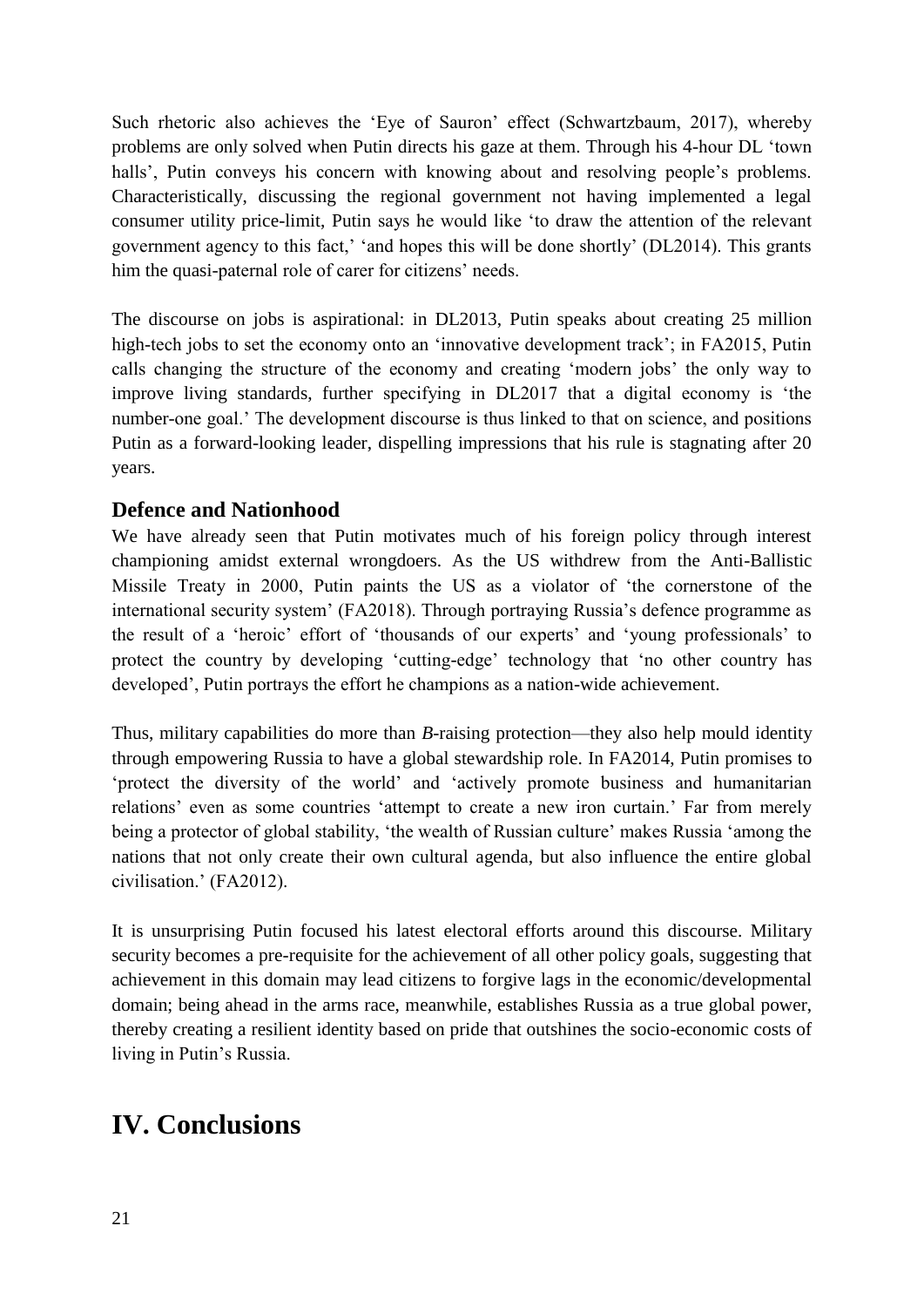On 7 May 2000, his inaugural day as Russian President, Vladimir Putin informed citizens of his 'sacred duty to unify the people of Russia, to rally citizens around clear aims and tasks, and to remember every day and every minute that we have one Motherland, one People, and one future.' This paper's analysis reveals that such identity-building and focus on practical issues permeates Putin's discourse across thematic domains all the way to 2018. Diverse themes like science, economic development, and foreign policy are all connected by being framed in a discourse unifying Russians as working towards ambitious, globally significant goals that both improve people's lives and make them proud. As the *Internationale* anthem inspiring the 1917 Russian Revolution suggested, 'We have been nought, we shall be all!' At the helm of this effort is Putin; in rallying behind him, citizens acknowledge that Putin can solve Russia's current problems but has opted for a 'long-term agenda that must be independent of election cycles and the prevailing situation' (FA2015).

This paper has argued that such discursive approaches make Putin's rhetoric particularly attractive because they target the three elements of the Hamiltonian-NPL model (*rB>C*), which some scholars suggest underpin social behaviour. Identity-building creates bonds between citizens, making them care about more than just their personal economic wellbeing. Emphases on Russia's interests champion the collective benefit of this strongly-bonded group. Mentions of Russia's long-term ambitions nationally and globally persuade followers that the long-run benefits of Putin's agenda outweigh the socio-economic problems people have been experiencing during his tenure.

The discursive trends that this paper has observed demonstrate that such interpretations have explanatory power: particularly evolutionarily potent discourses spike alongside popularity and are relied upon in electoral years. Additionally, the fact that most discourses identified here possess Hamiltonian potency may explain why Putin's approval ratings have remained stably high, even as people's lives become harder and broader government approval falls. Observing whether similar patterns occur in different historical contexts and testing this paper's model using other types of data—including experimental findings and survey appraisals of *r* and *B*—can pave the way for viewing modern political societies as behaviourally connected to humanity's evolutionary past.

This paper's analysis of Putin's rhetoric nevertheless requires an additional explanatory link: talk is cheap, and what is said must nevertheless be believed. Putin has been at the helm of the Russian state for 18 years with many problems still being unresolved—the question of how he has retained a critical level of trust therefore becomes particularly important. His actions over Ukraine are a likely explanation, but evolutionary psychology may again offer insights: having led Russia over a long period spanning the early stages of Russia's development as an independent state, Putin has become viewed by many as the nation's father—something other leadership contenders cannot match. Trust in one's parents may be particularly strong for evolutionary reasons, as it enhances the functioning of families. When such emotions percolate to politics, however, the accountability implications become profound.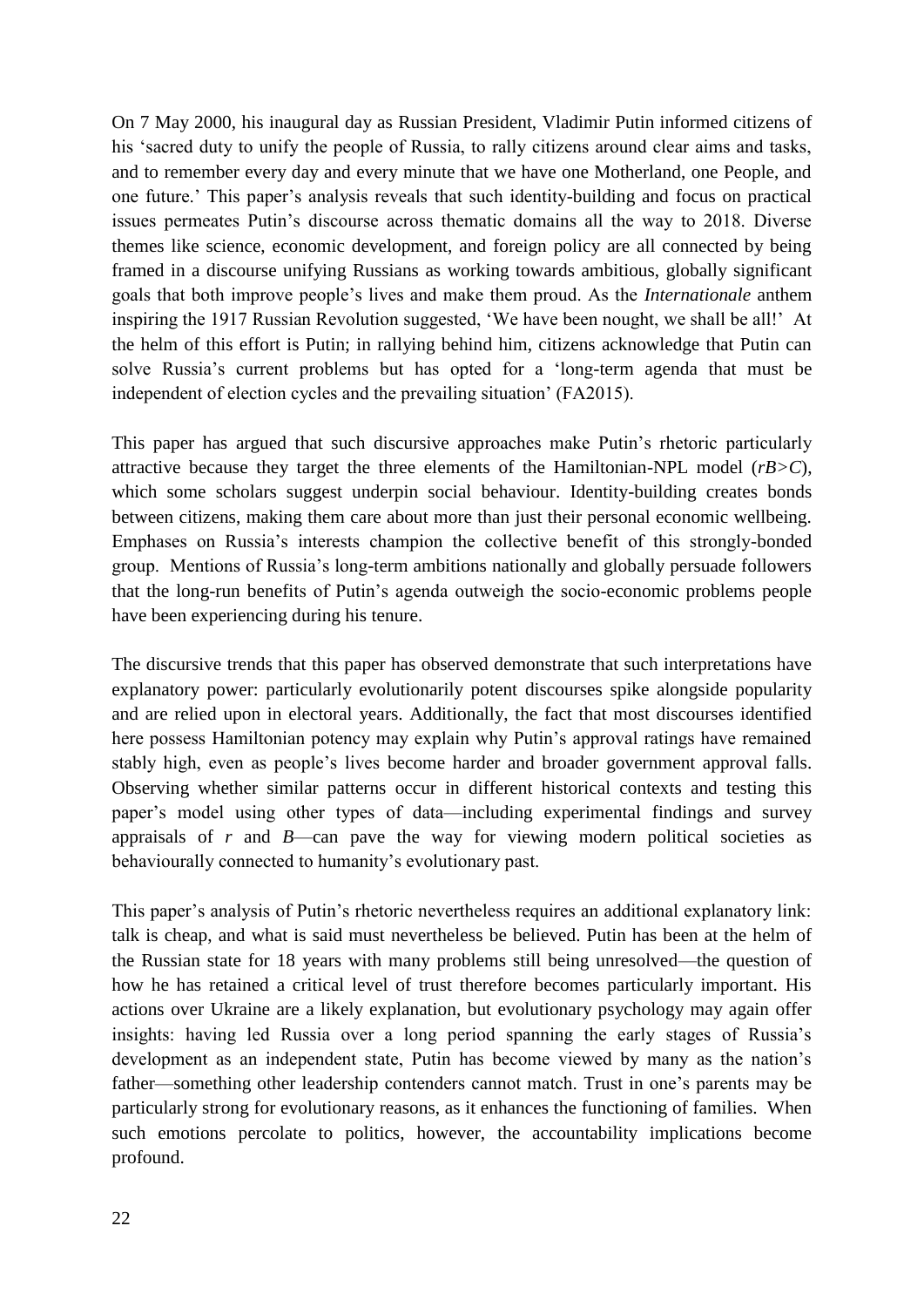# **Appendices**

| <b>Address</b> | Word   | Length         | Date of          | Link                            |
|----------------|--------|----------------|------------------|---------------------------------|
|                | Count  | (minutes)      | <b>Address</b>   |                                 |
|                |        |                |                  | http://en.kremlin.ru/events/pre |
| FA2018         | 13,322 | 117            | 01 March 2018    | sident/news/56957               |
|                |        |                |                  | http://en.kremlin.ru/events/pre |
| FA2016         | 9,685  | 69             | 01 December 2016 | sident/news/53379               |
|                |        |                |                  | http://en.kremlin.ru/events/pre |
| FA2015         | 7,571  | 65             | 03 December 2015 | sident/news/50864               |
|                |        |                |                  | http://en.kremlin.ru/events/pre |
| FA2014         | 8,541  | 73             | 04 December 2014 | sident/news/47173               |
|                |        |                |                  | http://en.kremlin.ru/events/pre |
| FA2013         | 9,749  | 70             | 12 December 2013 | sident/news/19825               |
|                |        |                |                  | http://en.kremlin.ru/events/pre |
| FA2012         | 11,278 | 82             | 12 December 2012 | sident/news/17118               |
|                |        |                |                  | http://en.kremlin.ru/events/pre |
| VD2017         | 801    | 8              | 09 May 2017      | sident/news/54467               |
|                |        |                |                  | http://en.kremlin.ru/events/pre |
| VD2016         | 641    | 9              | 09 May 2016      | sident/news/51888               |
|                |        |                |                  | http://en.kremlin.ru/events/pre |
| VD2015         | 985    | 11             | 09 May 2015      | sident/transcripts/49438        |
|                |        |                |                  | http://en.kremlin.ru/events/pre |
| VD2014         | 472    | 5              | 09 May 2014      | sident/news/20989               |
|                |        |                |                  | http://en.kremlin.ru/events/pre |
| VD2013         | 450    | $\overline{4}$ | 09 May 2013      | sident/transcripts/18092        |
|                |        |                |                  | http://en.kremlin.ru/events/pre |
| VD2012         | 420    | 6              | 09 May 2012      | sident/news/15272               |
|                |        |                |                  | http://en.kremlin.ru/events/pre |
| DL2017         | 18,435 | 238            | 15 July 2017     | sident/news/54790               |
|                |        |                |                  | http://en.kremlin.ru/events/pre |
| DL2016         | 18,235 | 220            | 14 April 2016    | sident/news/51716               |
|                |        |                |                  | http://en.kremlin.ru/events/pre |
| DL2015         | 18,452 | 237            | 16 April 2015    | sident/news/49261               |
|                |        |                |                  | http://en.kremlin.ru/events/pre |
| DL2014         | 17,670 | 236            | 17 April 2014    | sident/news/20796               |
|                |        |                |                  | http://en.kremlin.ru/events/pre |
| DL2013         | 24,758 | 293            | 25 April 2013    | sident/news/17976               |
|                |        |                |                  | http://en.kremlin.ru/events/pre |
| NY2017         | 407    | 4              | 31 December 2017 | sident/news/56591               |
| NY2016         | 349    | 3              | 31 December 2016 | http://en.kremlin.ru/events/pre |

# **Appendix A: List of Analysed Speeches (English)**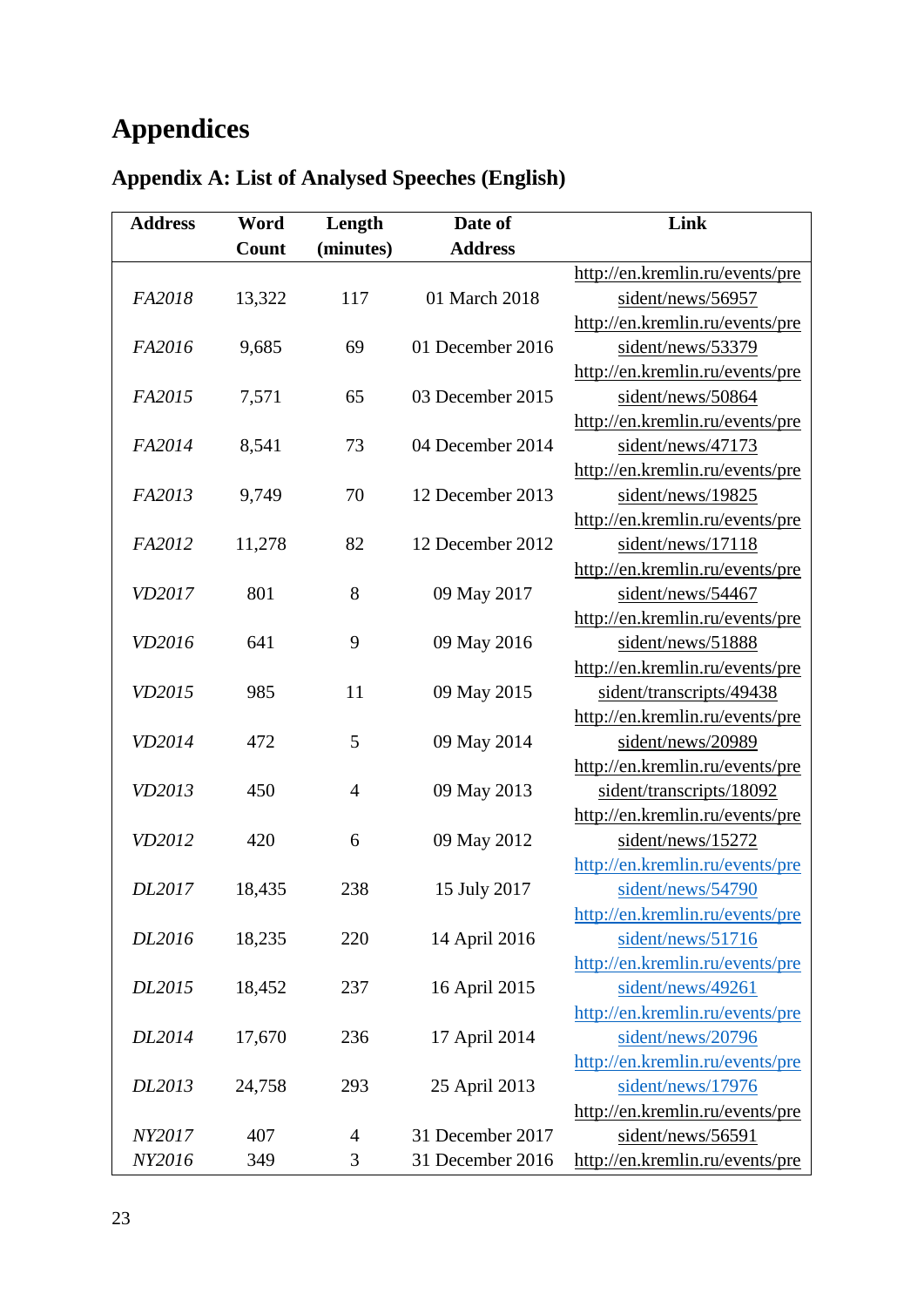|        |     |                |                  | sident/news/53683               |
|--------|-----|----------------|------------------|---------------------------------|
|        |     |                |                  | http://en.kremlin.ru/events/pre |
| NY2015 | 411 | 3              | 31 December 2015 | sident/news/51128               |
|        |     |                |                  | http://en.kremlin.ru/events/pre |
| NY2014 | 395 | 3              | 31 December 2014 | sident/news/47446               |
|        |     |                |                  | http://en.kremlin.ru/events/pre |
| NY2013 | 572 | $\overline{4}$ | 31 December 2013 | sident/news/20022               |
|        |     |                |                  | http://en.kremlin.ru/events/pre |
| NY2012 | 336 | 3              | 31 December 2012 | sident/news/17260               |

# **Appendix B: List of Analysed Speeches (Russian)**

| <b>Address</b> | Word   | Length         | Date of                        | Link                                                   |
|----------------|--------|----------------|--------------------------------|--------------------------------------------------------|
|                | Count  | (minutes)      | <b>Address</b>                 |                                                        |
|                |        |                |                                | http://kremlin.ru/events/presid                        |
| FA2018         | 11,428 | 117            | 01 March 2018                  | ent/news/56957/work                                    |
|                |        |                |                                | http://kremlin.ru/events/presid                        |
| FA2016         | 7,323  | 69             | 01 December 2016               | ent/news/53379/work                                    |
|                |        |                |                                | http://kremlin.ru/events/presid                        |
| FA2015         | 6,107  | 65             | 03 December 2015               | ent/news/50864/work                                    |
|                |        |                |                                | http://kremlin.ru/events/presid                        |
| FA2014         | 7,028  | 73             | 04 December 2014               | ent/news/47173/work                                    |
|                |        |                |                                | http://kremlin.ru/events/presid                        |
| FA2013         | 7,578  | 70             | 12 December 2013               | ent/news/19825/work                                    |
|                |        |                |                                | http://kremlin.ru/events/presid                        |
| FA2012         | 9,164  | 82             | 12 December 2012               | ent/news/17118/work                                    |
|                |        |                |                                | http://kremlin.ru/events/presid                        |
| VD2017         | 605    | 8              | 09 May 2017                    | ent/news/54467/                                        |
|                |        |                |                                | http://kremlin.ru/events/presid                        |
| VD2016         | 500    | 9              | 09 May 2016                    | ent/news/51888/                                        |
|                |        |                |                                | http://kremlin.ru/events/presid                        |
| VD2015         | 732    | 11             | 09 May 2015                    | ent/transcripts/49438                                  |
|                |        |                |                                | http://kremlin.ru/events/presid                        |
| VD2014         | 346    | 5              | 09 May 2014                    | ent/news/20989                                         |
|                |        |                |                                | http://kremlin.ru/events/presid                        |
| VD2013         | 357    | $\overline{4}$ | 09 May 2013                    | ent/news/18089                                         |
|                |        |                |                                | http://kremlin.ru/events/presid                        |
| VD2012         | 467    | 6              | 09 May 2012                    | ent/news/15271                                         |
| DL2017         |        | 238            |                                | http://kremlin.ru/events/presid                        |
|                | 16,149 |                | 15 July 2017                   | ent/news/54790/work                                    |
| DL2016         | 15,367 | 220            |                                | http://kremlin.ru/events/presid<br>ent/news/51716/work |
| DL2015         | 16,029 | 237            | 14 April 2016<br>16 April 2015 |                                                        |
|                |        |                |                                | http://kremlin.ru/events/presid                        |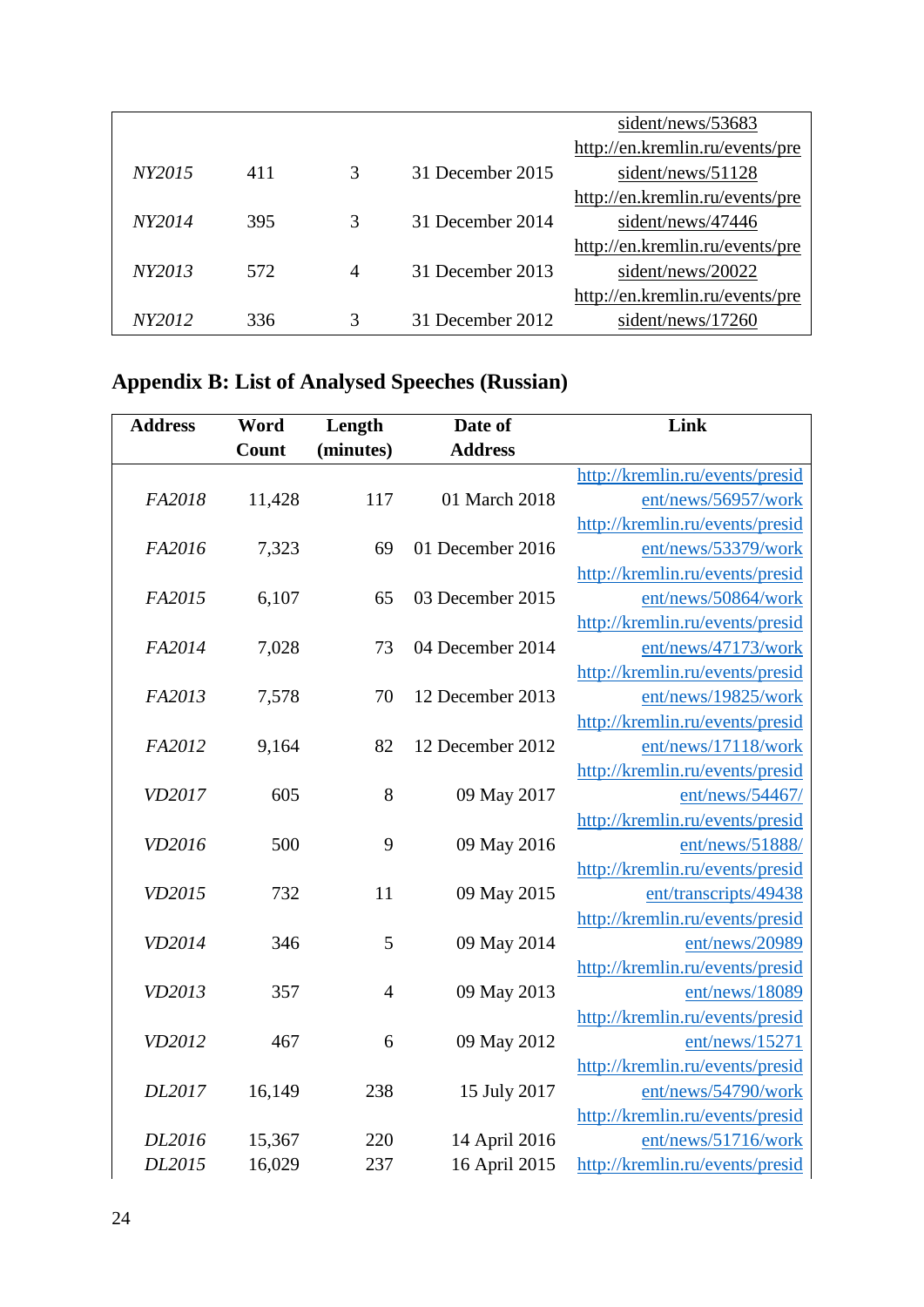|        |        |     |                  | ent/news/49261/work             |
|--------|--------|-----|------------------|---------------------------------|
|        |        |     |                  | http://kremlin.ru/events/presid |
| DL2014 | 16,383 | 236 | 17 April 2014    | ent/news/20796/work             |
|        |        |     |                  | http://kremlin.ru/events/presid |
| DL2013 | 20,966 | 293 | 25 April 2013    | ent/news/17976/work             |
|        |        |     |                  | http://kremlin.ru/events/presid |
| NY2017 | 313    | 4   | 31 December 2017 | ent/news/56591                  |
|        |        |     |                  | http://kremlin.ru/events/presid |
| NY2016 | 285    | 3   | 31 December 2016 | ent/news/53683                  |
|        |        |     |                  | http://kremlin.ru/events/presid |
| NY2015 | 320    | 3   | 31 December 2015 | ent/news/51128                  |
|        |        |     |                  | http://kremlin.ru/events/presid |
| NY2014 | 320    | 3   | 31 December 2014 | ent/news/47446                  |
|        |        |     |                  | http://kremlin.ru/events/presid |
| NY2013 | 463    | 4   | 31 December 2013 | ent/news/20022                  |
|        |        |     |                  | http://kremlin.ru/events/presid |
| NY2012 | 277    | 3   | 31 December 2012 | ent/news/17260                  |

## **Appendix C: T-Lab Spatial Mapping of Clusters and Characteristic Lemmas (English)**

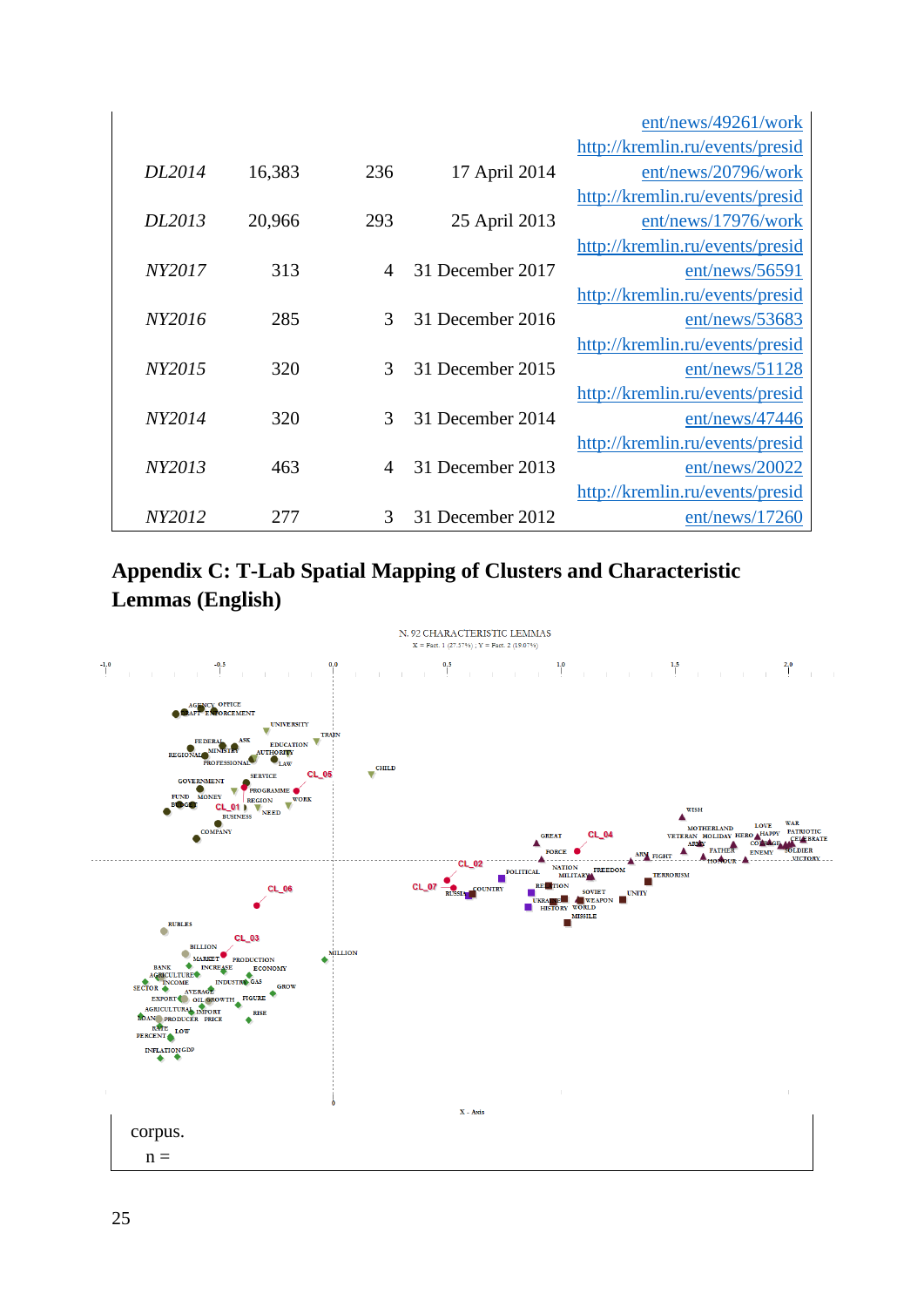3,324)

| $\mathbf{1}$            | Economic    | Страны [country]; возможности [opportunities]; развития        |
|-------------------------|-------------|----------------------------------------------------------------|
| (23.29%)                | development | [development]; экономики [economy]; ведущие [leading];         |
|                         |             | производства [production]; передовые [cutting-edge];           |
|                         |             | комплекса [system]; нового [new]; ВУЗы [higher education];     |
|                         |             | промышленного [industrial]; число [number];                    |
|                         |             | принципиально [principal]; таких [such]; промышленности        |
|                         |             | [industry]; сармат [sarmat (missile)]; отраслей [fields];      |
|                         |             | высокотехнологичных [high-tech]                                |
| $\overline{2}$          | Economy     | Миллиардов [billions]; рублей [roubles]; процента [percent];   |
| (15.19%)                |             | долларов [dollar]; по-моему [in my opinion]; поддержки         |
|                         |             | [support]; чем [than]; бюджета [budget]; миллиарда [billion];  |
|                         |             | капитал [capital; где-то [somewhere]; pocт [growth];           |
|                         |             | федерального [federal]; цен [price]; плюс [plus]; й [];        |
|                         |             | предусмотрено [provided for]; триллиона [trillion];            |
|                         |             | инфляция [inflation]; деньги [money]                           |
| $\overline{\mathbf{3}}$ | Labour and  | Федерации [federation]; российской [Russian]; согласен         |
| (13.55%)                | industry    | [agree]; работы [work]; повторяю [repeat]; скажем [say];       |
|                         |             | решение [decision]; заработной [pay]; решения [decision];      |
|                         |             | деятельности [activity]; хозяйства [livelihood]; работа        |
|                         |             | [work]; считаю [consider]; честно [fair]; достаточно           |
|                         |             | [sufficient]; сельского [agriculture]; другую [other]; людям   |
|                         |             | [people]; платы [pay]                                          |
| $\overline{\mathbf{4}}$ | War and     | Сил [power]; победы [victory]; великой [great]; стран          |
| $(10.44\%)$             | defence     | [countries]; точки [point]; отечественной [patriotic]; зрения  |
|                         |             | [opinion]; стратегического [strategic]; днем [day];            |
|                         |             | вооруженных [armed]; х [h] ; главным [main]; работать          |
|                         |             | [work]; рождаемости [birth rate]; самых [most]; поздравляю     |
|                         |             | [congratulate]; наших [our]; поколение [generation]; оружия    |
|                         |             | [weapon]                                                       |
| 5                       | Law and     | Внимание [attention]; проблемы [problems]; деньги [money];     |
| $(9.00\%)$              | government  | правительство [government]; власти [authorities]; первое       |
|                         |             | [first]; денег [money]; сразу [immediately]; органов           |
|                         |             | [agencies]; все-таки [nevertheless]; правоохранительных        |
|                         |             | [judicial]; особое [particular]; федеральных [federal];        |
|                         |             | стороны [sides]; обратили [turned]; проблему [problem];        |
|                         |             | проблема [problem]; решена [solved]; где-то [somewhere]        |
| 6                       | Common      | России [of Russia]; наших [our]; граждане [citizens];          |
| $(13.94\%)$             | goals and   | граждан [citizens']; интересы [interests]; отношения           |
|                         | bonds       | [relations]; друг [friend]; добрые [good]; жизни [life]; слава |
|                         |             | [glory]; друга [friend]; безопасность [safety]; товарищи       |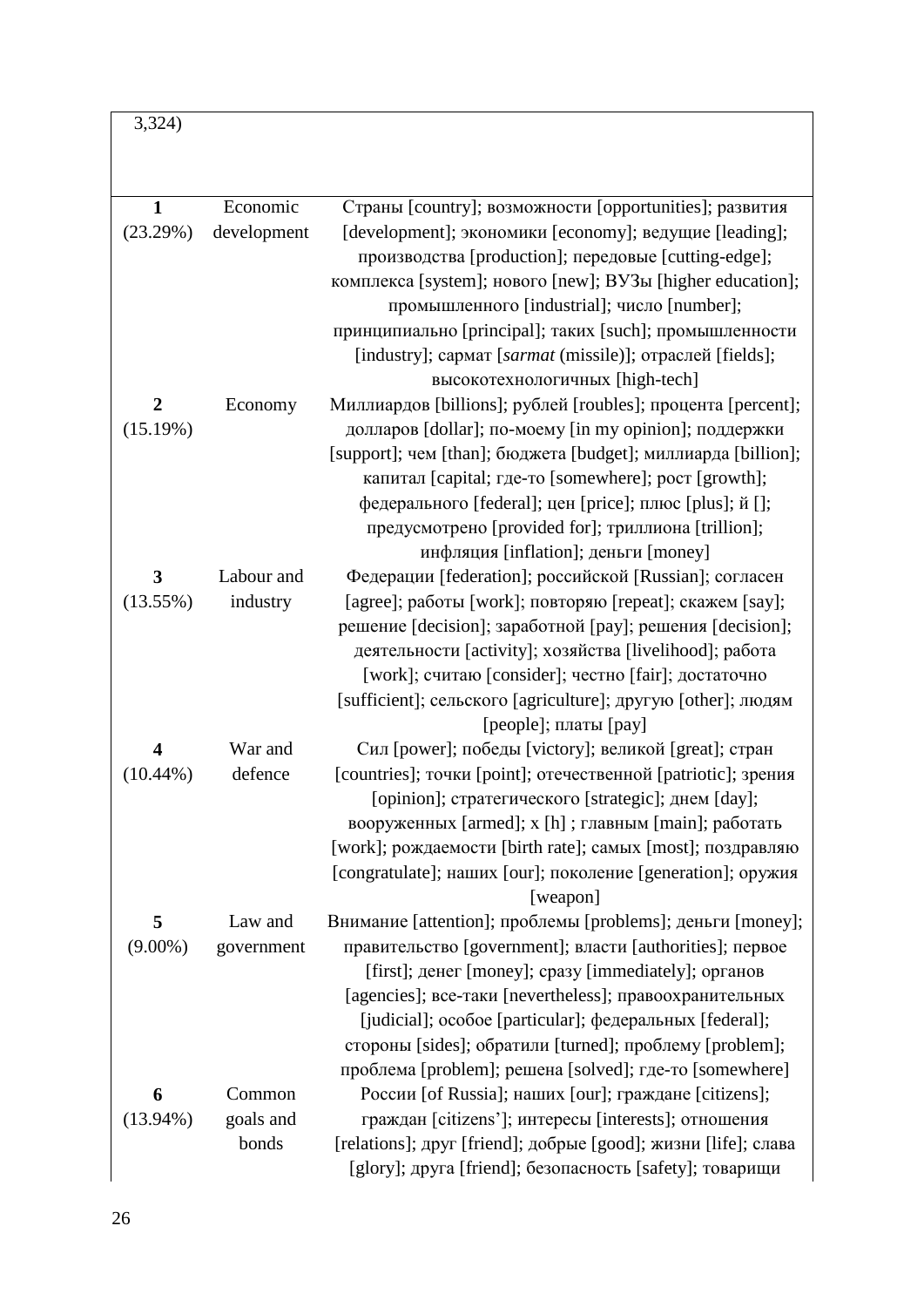|             |            | [comrades]; поздравить [congratulate]; новый [new];         |
|-------------|------------|-------------------------------------------------------------|
|             |            | понимание [understanding]; слова [words]; добьемся [achieve |
|             |            | together]                                                   |
| 7           | Nationhood | нашей [our]; Россия [Russia]; народа [of people]; народ     |
| $(12.10\%)$ |            | [people]; истории [history]; нашего [our]; мир [world];     |
|             |            | стране [country]; страны [country]; русский [Russian];      |
|             |            | международной [international]; памятью [memory]; семье      |
|             |            | [family]; своим [our]; войны [war]; общество [society];     |
|             |            | страной [country]; каждой [every]; общей [common]           |
| Sum:        |            |                                                             |
| 97.59%      |            |                                                             |

# **Bibliography**

Ahlquist JS and Levi M (2011) Leadership: What It Means, What It Does, and What We Want to Know About It. *Annual Review of Political Science* 14(1): 1–24. DOI: [10.1146/annurev-polisci-042409-152654.](https://doi.org/10.1146/annurev-polisci-042409-152654)

Alford JR and Hibbing JR (2004) The Origin of Politics: An Evolutionary Theory of Political Behavior. *Perspectives on Politics* 2(4): 707–723.

Anderson B (1983) *Imagined communities: reflections on the origin and spread of nationalism*. London: Verso: NLB.

Arceneaux K (2012) Cognitive Biases and the Strength of Political Arguments. *American Journal of Political Science* 56(2): 271–285. DOI: [10.1111/j.1540-5907.2011.00573.x.](https://doi.org/10.1111/j.1540-5907.2011.00573.x)

Arendt H (1973) *The origins of totalitarianism*. New ed. with added prefaces. A Harvest/HBJ book. New York; London: Harcourt Brace Jovanovitch.

Arutunyan A (2015) *The Putin mystique: inside Russia's power cult*. First American edition.

Bain J and Chaban N (2013) Euro-Visions: An Analysis of Visual Imagery in TV News. In: Bruter M and Lodge M (eds) *Political Science Research Methods in Action*. London: Palgrave Macmillan, pp. 139–164.

Berghe PLVD (1981) *The Ethnic Phenomenon*. Praeger. Available at: <https://www.dawsonera.com/abstract/9780313390203> (accessed 9 January 2018).

Bershidsky L (2017) Russian Polls Do Mean Something, After All. *Bloomberg.com*, 26 April. Available at: [https://www.bloomberg.com/view/articles/2017-04-26/russian-polls-do](https://www.bloomberg.com/view/articles/2017-04-26/russian-polls-do-mean-something-after-all)[mean-something-after-all](https://www.bloomberg.com/view/articles/2017-04-26/russian-polls-do-mean-something-after-all) (accessed 25 April 2018).

Bertelsmann Stiftung (2018) *BTI 2018 Country Report - Russia*. BTI Country Reports. Gutersloh, Germany: Bertelsmann Stiftung. Available at: [http://www.bti](http://www.bti-project.org/fileadmin/files/BTI/Downloads/Reports/2018/pdf/BTI_2018_Russia.pdf)[project.org/fileadmin/files/BTI/Downloads/Reports/2018/pdf/BTI\\_2018\\_Russia.pdf.](http://www.bti-project.org/fileadmin/files/BTI/Downloads/Reports/2018/pdf/BTI_2018_Russia.pdf)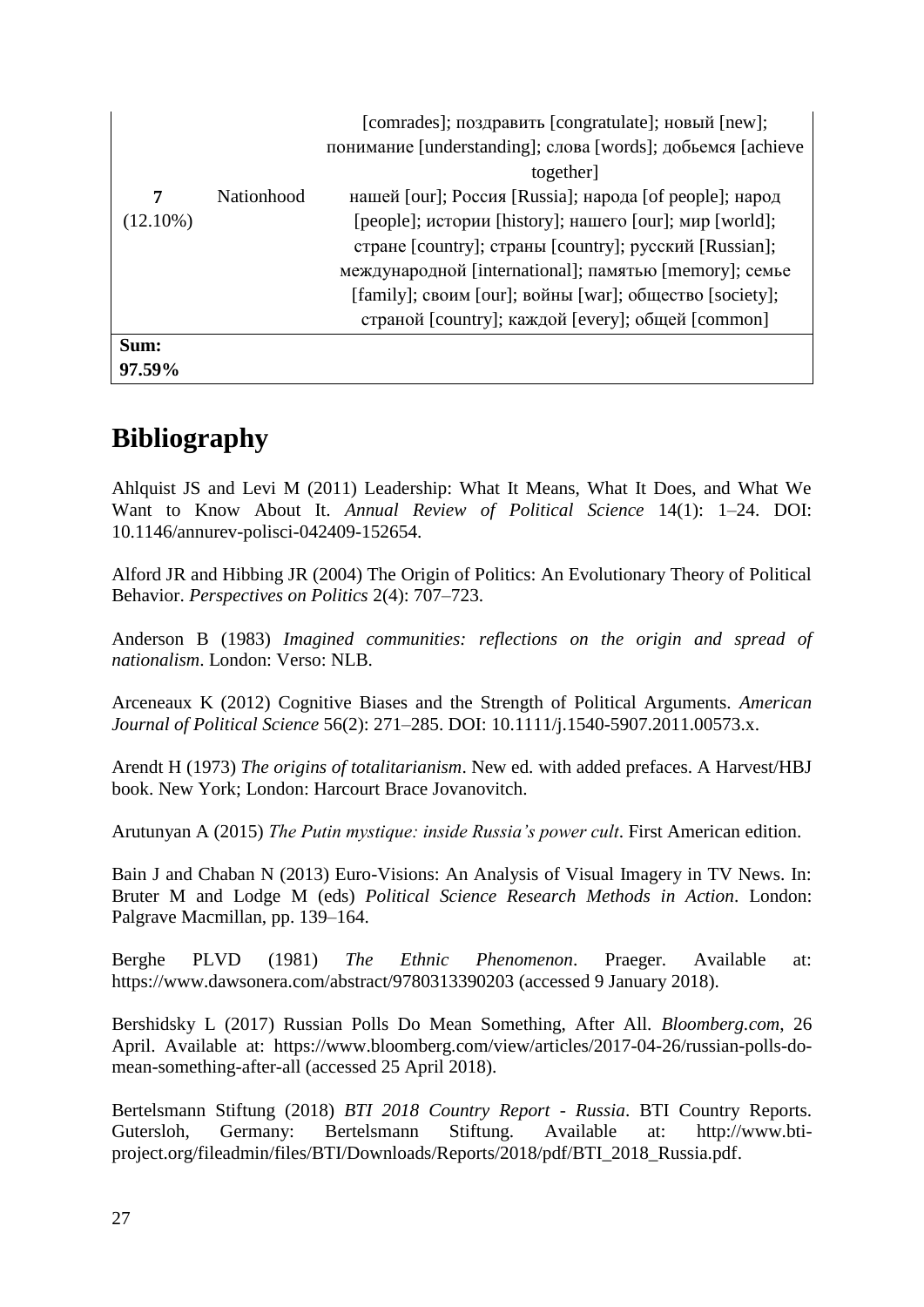Bignell J (1997) *Media Semiotics: An Introduction*. Manchester University Press.

Birch J (2017) *The Philosophy of Social Evolution*. Oxford, New York: Oxford University Press.

Blank RH, Hines SJ, Funke O, et al. (2014) *Politics and the Life Sciences: The State of the Discipline*. Research in Biopolitics. Bingley: Emerald.

Burns JM (1979) *Leadership*. Harper torchbooks. New York ; London: Harper & Row. Buss DM (2015) *The Handbook of Evolutionary Psychology, Volume 2: Integrations*. John Wiley & Sons.

Chaisty P and Whitefield S (2012) The Effects of the Global Financial Crisis on Russian Political Attitudes. *Post-Soviet Affairs* 28(2): 187–208. DOI: [10.2747/1060-586X.28.2.187.](https://doi.org/10.2747/1060-586X.28.2.187)

Colton TJ and Hale HE (2009) The Putin Vote: Presidential Electorates in a Hybrid Regime. *Slavic Review* 68(3): 473–503.

Dawkins R (1989) *The selfish gene*. New ed. Oxford University Press. De Waal F and Waal FB (1982) *Chimpanzee politics: Power and sex among apes*. JHU Press.

Dunbar RIM and Barrett L (2007) *Oxford handbook of evolutionary psychology*. Oxford University Press, USA.

Enikolopov R, Petrova M and Zhuravskaya E (2010) *Media and Political Persuasion: Evidence from Russia*. ID 1367046, SSRN Scholarly Paper, 28 August. Rochester, NY: Social Science Research Network. Available at: <https://papers.ssrn.com/abstract=1367046> (accessed 9 January 2018).

Focht E (2017) Rossiane teriaut interes k 'Priamoi linii' c Putinin [Russians lose interest in Direct Line with Putin]. *BBC Russian Service*, 19 June. Available at: <https://www.bbc.com/russian/news-40327944>(accessed 30 April 2018).

Frank SA (2011) Evolutionary foundations of cooperation and group cohesion. *arXiv:1112.3046 [q-bio]*. Available at:<http://arxiv.org/abs/1112.3046> (accessed 9 January 2018).

Frye T, Gehlbach S, Marquardt KL, et al. (2017) Is Putin's popularity real? *Post-Soviet Affairs* 33(1): 1–15. DOI: [10.1080/1060586X.2016.1144334.](https://doi.org/10.1080/1060586X.2016.1144334)

Greene, S and Robertson G (2017) Agreeable Authoritarians: Personality and Politics in Contemporary Russia. *Comparative Political Studies* 50(13): 1802–1834. DOI: [10.1177/0010414016688005.](https://doi.org/10.1177/0010414016688005)

Grimmer J and Stewart BM (2013) Text as Data: The Promise and Pitfalls of Automatic Content Analysis Methods for Political Texts. *Political Analysis* 21(3): 267–297. DOI: [10.1093/pan/mps028.](https://doi.org/10.1093/pan/mps028)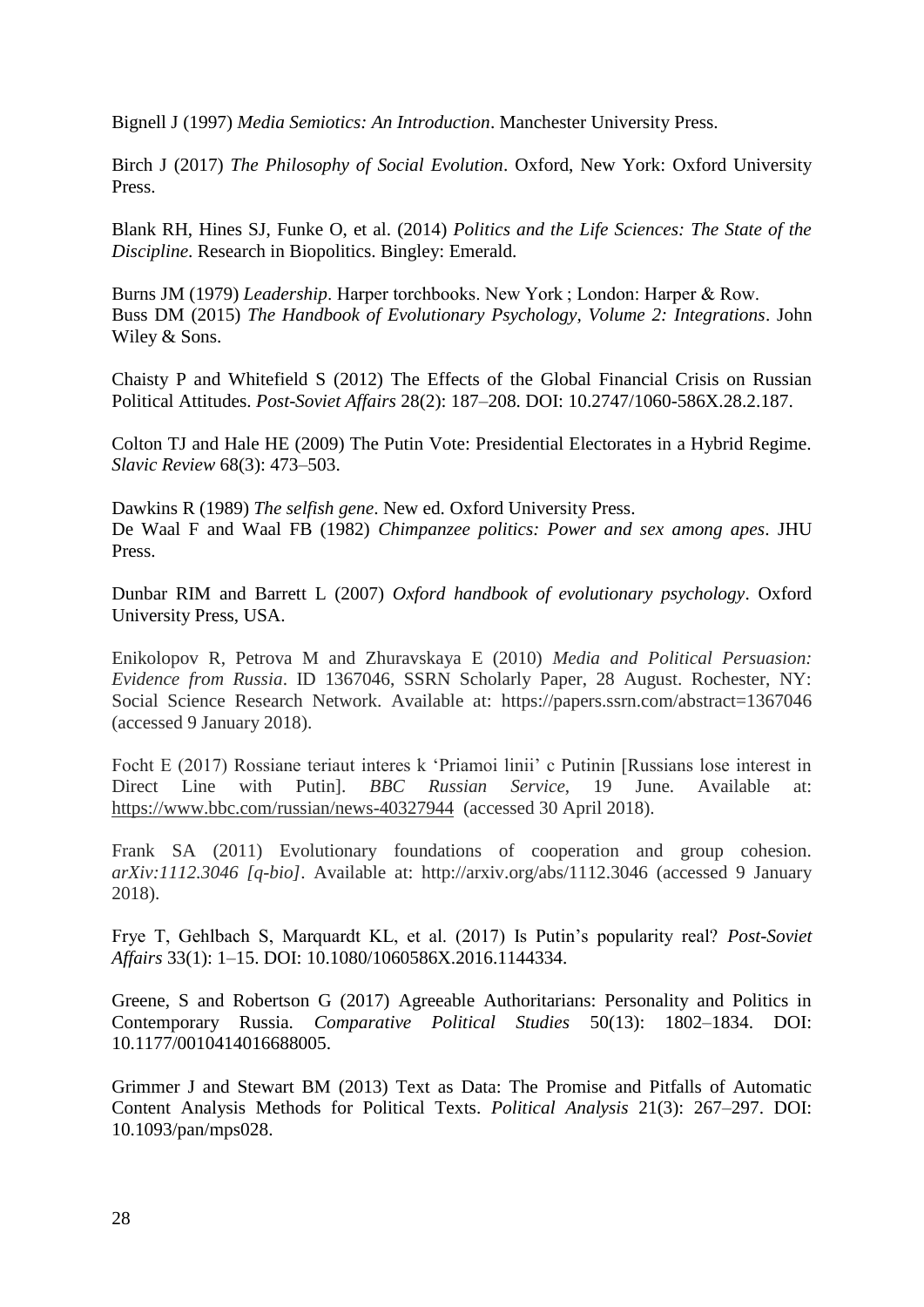Grolemund G and Wickham H (n.d.) *R for Data Science*. Available at:<http://r4ds.had.co.nz/> (accessed 10 January 2018).

Hille K (2014) Russian GDP falls for first time in five years. *Financial Times*, 29 December. Available at:<https://www.ft.com/content/920dbf76-8f5a-11e4-9ea4-00144feabdc0> (accessed 25 April 2018).

Hille K (2018) Russia's economy: challenges facing Vladimir Putin. *Financial Times*, 28 February. Available at:<https://www.ft.com/content/3aac3faa-1bb6-11e8-aaca-4574d7dabfb6> (accessed 25 April 2018).

Josephson PR (1992) Soviet Scientists and the State: Politics, Ideology, and Fundamental Research from Stalin to Gorbachev. *Social Research* 59(3): 589–614.

Klymenko L (2016) Nation-building and presidential rhetoric in Belarus. *Journal of Language and Politics* 15(6): 727–747.

Kutter A (2018) Corpus analysis. In: Wodak R and Forchtner B (eds) *The Routledge Handbook of Language and Politics*. Abingdon: Routledge, pp. 169–187.

Lancia F (2012) The Logic of T-Lab Tools Explained. Available at: <http://mytlab.com/textscope.pdf> (accessed 9 January 2018).

Lasswell HD (1968) The Future of the Comparative Method. *Comparative Politics* 1(1): 3– 18.

Levada Centre (2018) *Obshhestvennoe Mnenie-2017 [Public Opinion-2017]*. Moscow: Yuri Levada Analytical Centre. Available at: [https://www.levada.ru/cp/wp](https://www.levada.ru/cp/wp-content/uploads/2018/03/OM-2017.pdf)[content/uploads/2018/03/OM-2017.pdf](https://www.levada.ru/cp/wp-content/uploads/2018/03/OM-2017.pdf) (accessed 25 April 2018).

Lloyd J (2018) Commentary: Why Putin is still – genuinely – popular in Russia | Reuters. Available at: [https://www.reuters.com/article/us-lloyd-putin-commentary/commentary-why](https://www.reuters.com/article/us-lloyd-putin-commentary/commentary-why-putin-is-still-genuinely-popular-in-russia-idUSKBN1GV25D)[putin-is-still-genuinely-popular-in-russia-idUSKBN1GV25D](https://www.reuters.com/article/us-lloyd-putin-commentary/commentary-why-putin-is-still-genuinely-popular-in-russia-idUSKBN1GV25D) (accessed 29 April 2018). Machiavelli N (2003) *The prince*. Reissued with revisions. Penguin classics. London ; New York: Penguin Books.

Max W, David O and Strong TB (2004) *Vocation Lectures: "Science as a Vocation*. Indianapolis, UNITED STATES: Hackett Publishing Company, Inc. Available at: <http://ebookcentral.proquest.com/lib/londonschoolecons/detail.action?docID=1107298> (accessed 26 February 2018).

Michels R (1999) *Political Parties*. New Brunswick, N.J.: Transaction Publishers.

Mondak J (2010) *Personality and the foundations of political behavior*. New York: Cambridge University Press.

Oates S (2006) Television, democracy and elections in Russia. *Television, Democracy and Elections in Russia*: 1–222. DOI: [10.4324/9780203966525.](https://doi.org/10.4324/9780203966525)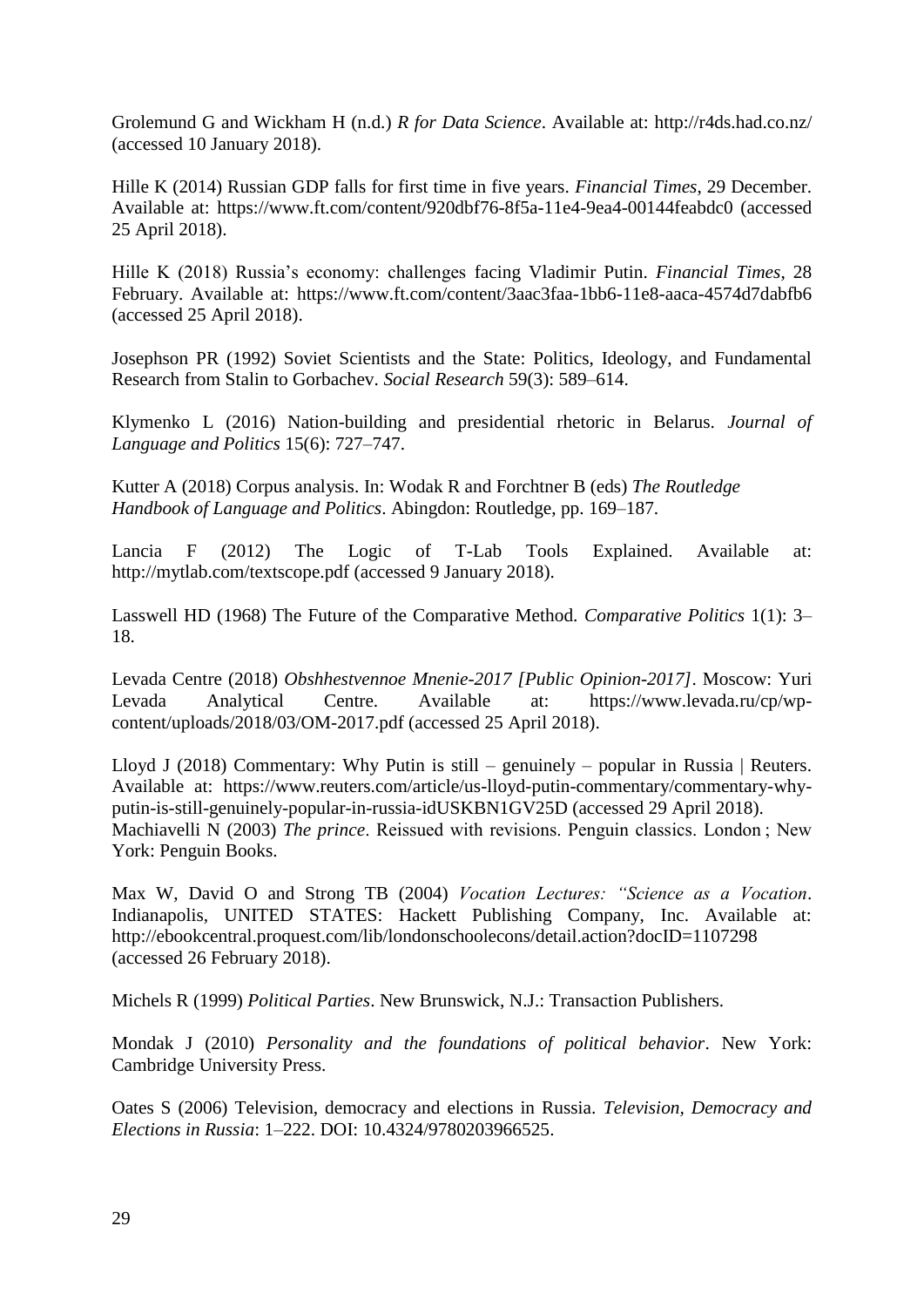Papkova I and Gorenburg DP (2011) The Russian Orthodox Church and Russian Politics: Editors' Introduction. *Russian Politics & Law* 49(1): 3–7.

Petersen MB (2015) Evolutionary political psychology. *Handbook of evolutionary psychology*.

Reisigl M and Wodak R (2017) The Discourse-Historical Approach (DHA). *The Routledge Handbook of Critical Discourse Studies*.

Roberts CW (2000) A Conceptual Framework for Quantitative Text Analysis. *Quality and Quantity* 34(3): 259–274. DOI: [10.1023/A:1004780007748.](https://doi.org/10.1023/A:1004780007748)

Robertson G and Greene S (2017) The Kremlin Emboldened: How Putin Wins Support. *Journal of Democracy* 28(4): 86–100.

RT (2017) *Kak Putin v Tuve otdihal (ponaia versia) [How Putin spent his Holidays in Tuva (full version)]*. Available at: <https://www.youtube.com/watch?v=TBRwIhrhWFc> (accessed 27 April 2018).

Schubert G (1983) Evolutionary Politics. *Western Political Quarterly* 36(2): 175–193. DOI: [10.1177/106591298303600203.](https://doi.org/10.1177/106591298303600203)

Schubert G, Alker HR and Zinnes D (1983) The Evolution of Political Science: Paradigms of Physics, Biology, and Politics [with Commentaries]. *Politics and the Life Sciences* 1(2): 97– 124.

Schwartzbaum A (2017) Yandex Uber Alles. *FPRI Bear Market Brief*, 11 November. Available at: <https://mailchi.mp/cea752834d17/yandex-uber-alles?e=ef7d2e3c72> (accessed 29 April 2018).

Shestopal E b., Pishcheva T n., Gikavyi E m., et al. (2004) The Image of V.V. Putin in the Consciousness of Russia's Citizens. *Sociological Research* 43(6): 29–56.

Shestopal EB (1997) The Prospects of Democracy in Russians' Minds. *Russian Politics & Law* 35(2): 5–30. DOI: [10.2753/RUP1061-194035025.](https://doi.org/10.2753/RUP1061-194035025)

Shestopal EB (2012) *Psihologija politicheskogo vosprijatija v sovremennoj Rossii [The psychology of political perception in modern Russia]*. Moscow: Rosspen.

Sidanius J and Kurzban R (2003) Evolutionary approaches to political psychology. *Oxford handbook of political psychology*: 146–181.

Smith JE, Gavrilets S, Mulder MB, et al. (2016) Leadership in Mammalian Societies: Emergence, Distribution, Power, and Payoff. *Trends in Ecology & Evolution* 31(1): 54–66. DOI: [10.1016/j.tree.2015.09.013.](https://doi.org/10.1016/j.tree.2015.09.013)

Spisak BR, O'Brien MJ, Nicholson N, et al. (2015) Niche Construction and the Evolution of Leadership. *Academy of Management Review* 40(2): 291–306. DOI: [10.5465/amr.2013.0157.](https://doi.org/10.5465/amr.2013.0157)